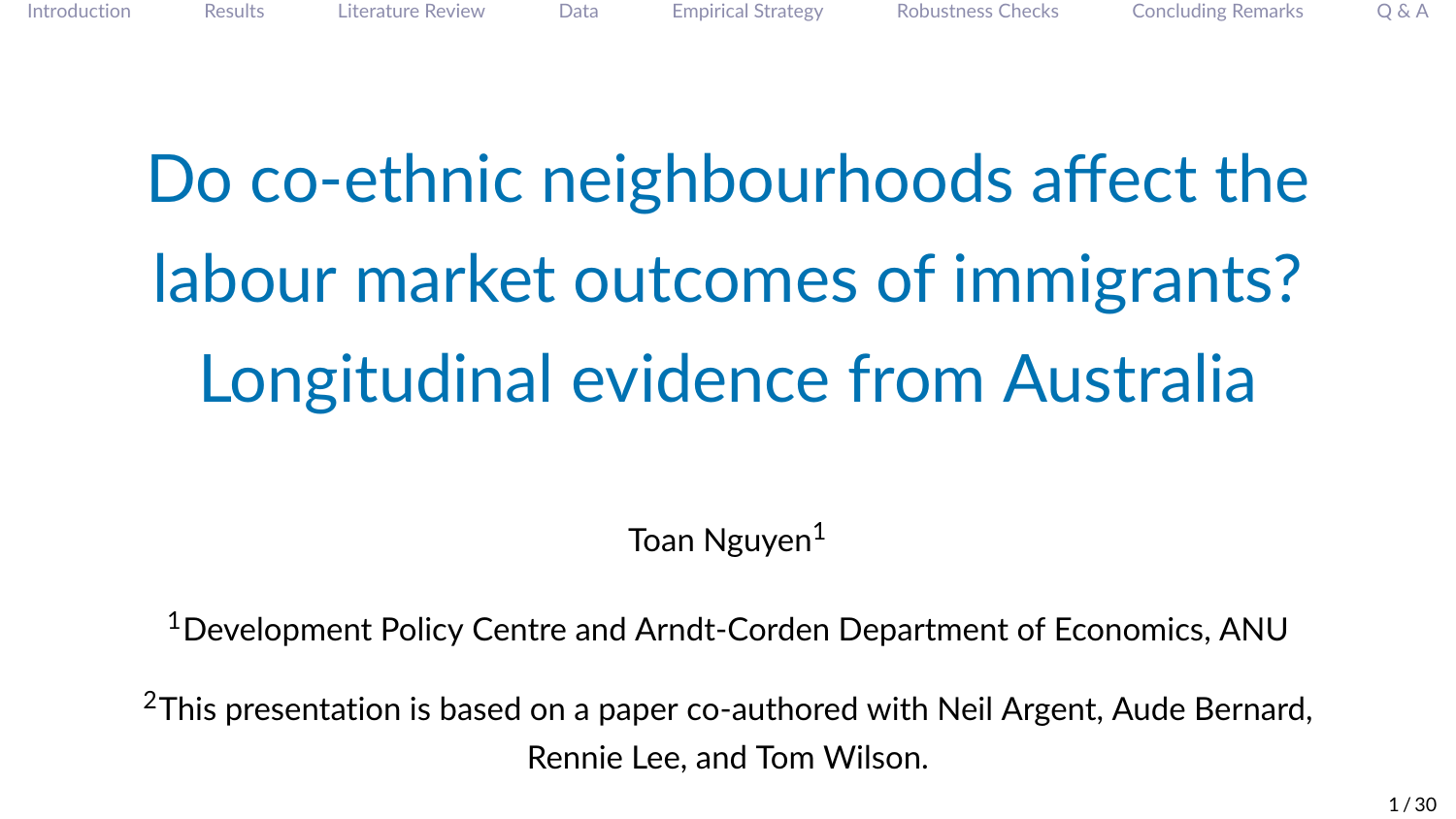# <span id="page-1-0"></span>**Introduction**

- Understanding of the impact of residential settlement and mobility decisions on labour market outcomes is important
	- "integration of immigrants into the labour market is of major importance for overall integration of immigrants into the society." see Damm (JOLE, 2009)
- Need to better understand the issues in the Australian context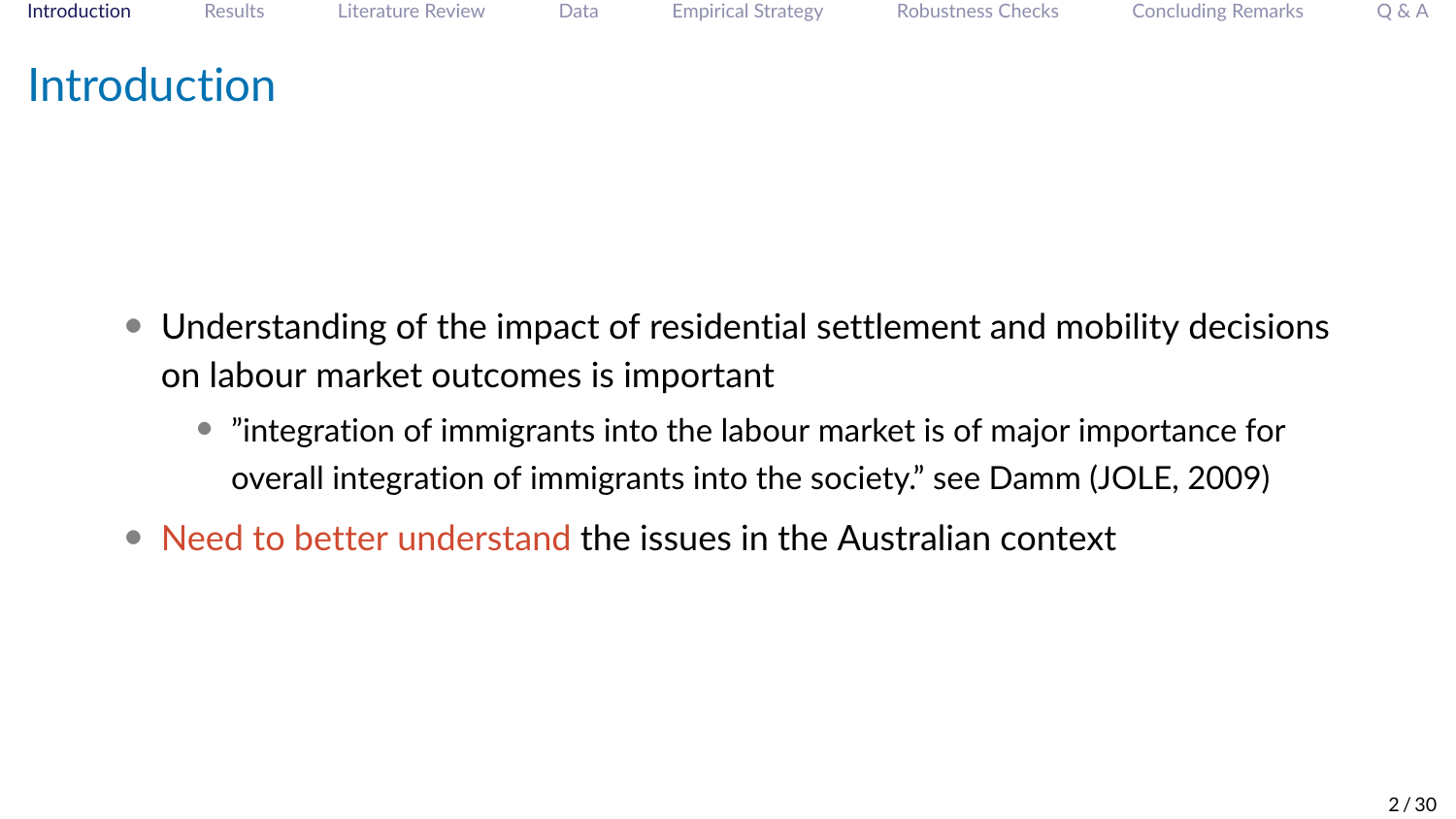- Objective: Evaluate the impacts of co-ethnic communities on the labour market outcomes of immigrants in Australia
- Approach:
	- Use longitudinal micro census data, 2006, 2011, 2016
	- Address long-standing methodological issues around reversed causality and migration selectivity
- Estimate the impacts on four immigrant labour market outcomes: labour force participation, employment, hours worked and income of immigrants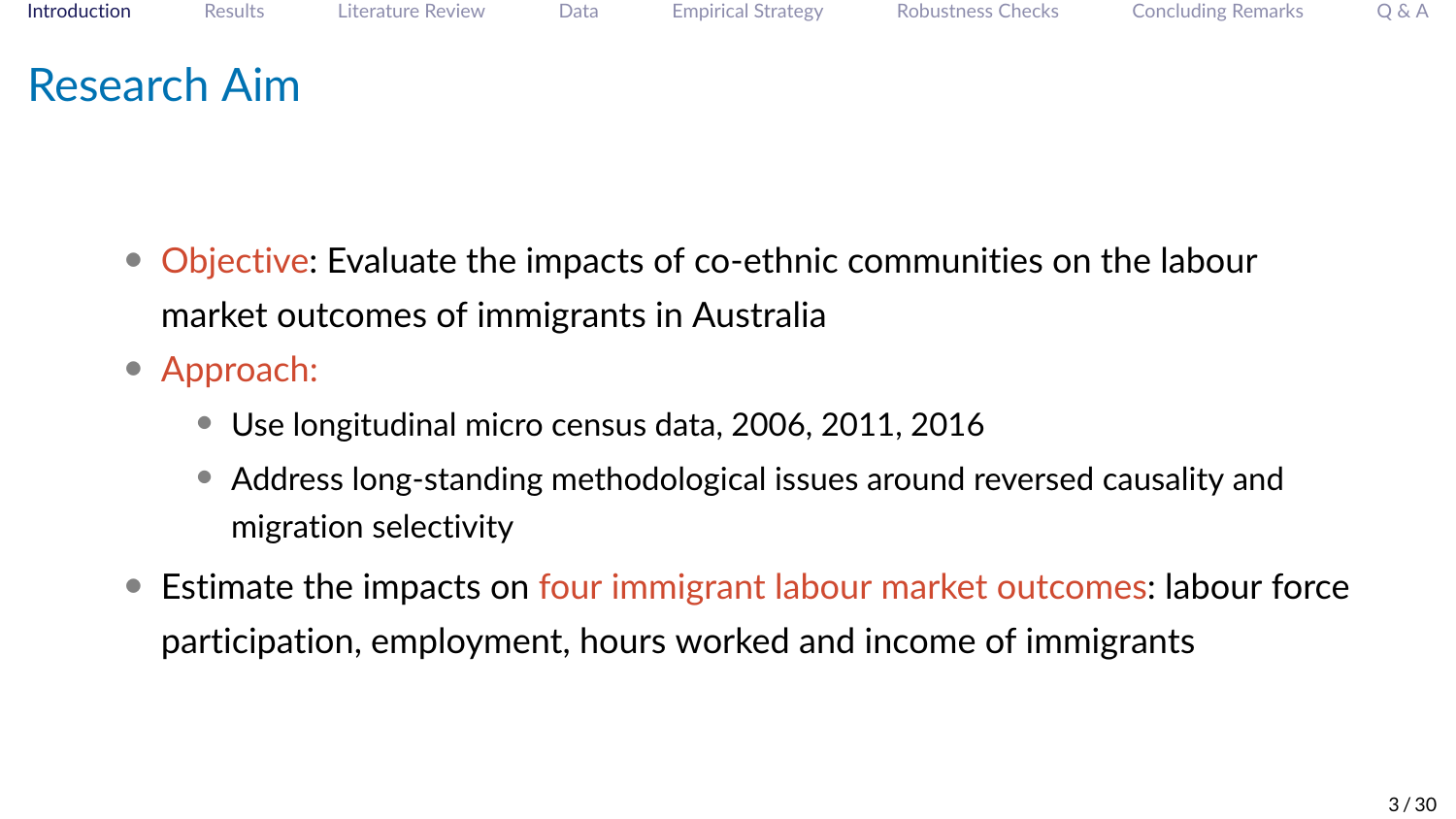# <span id="page-3-0"></span>Summary of Results

- Finding 1 : There is no evidence for any causal impacts of co-ethnic communities on labour market outcomes of immigrants.
- Finding 2 : Results remain similar at 10-year period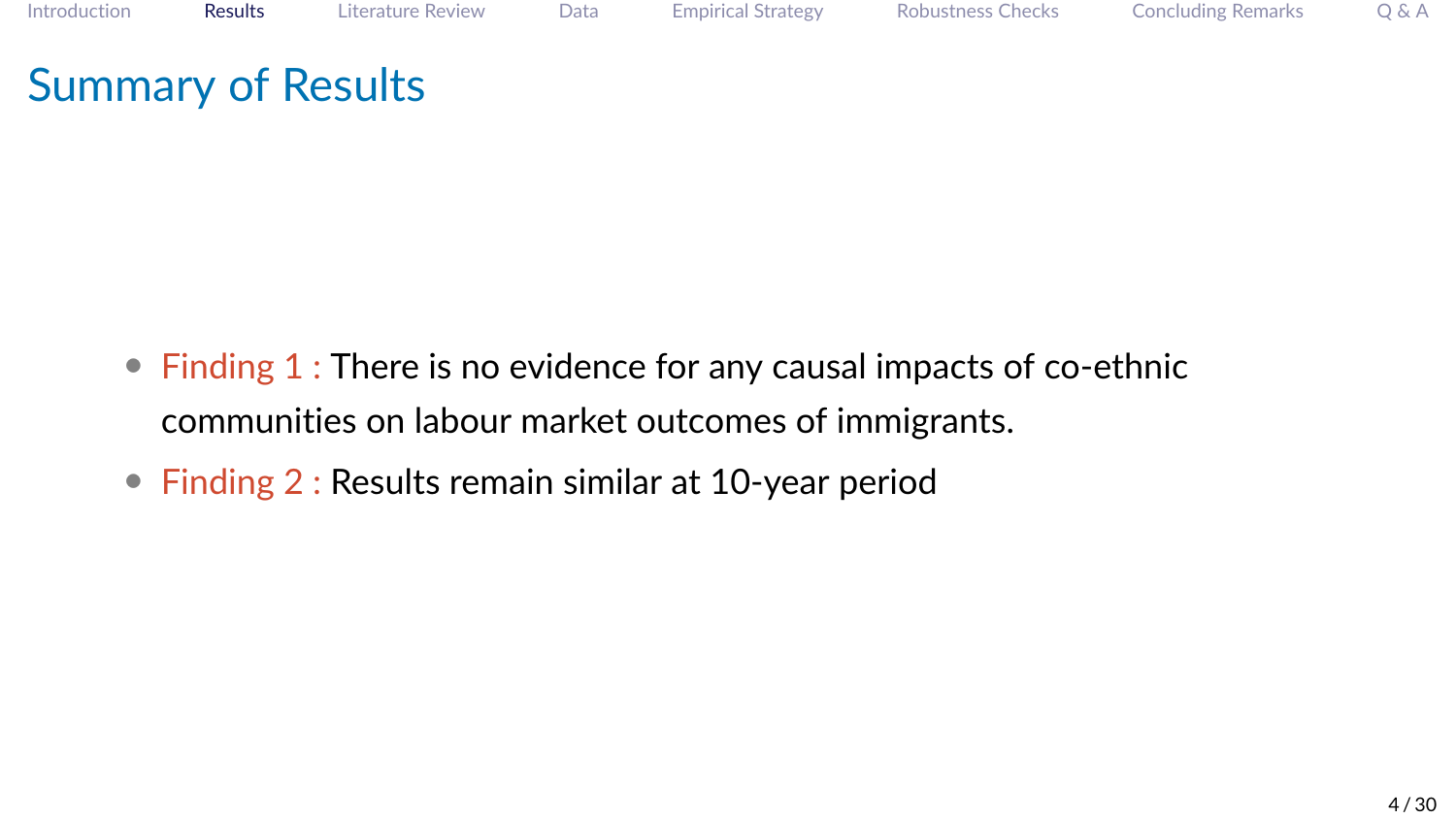# Why do we need to study this issue in the Australian context?

- Australia is a high migration country by international standards
- "Ethnic segregation in Australia is lower than in other countries (Forrest and Poulsen 2003), but
	- Some groups particularly many from Asia stay closer to their compatriots
	- Others, especially northwest European migrants, tend to follow patterns of settlement close to the Australian population (Hugo 2011)"
- Location-based immigration policies e.g. regional visas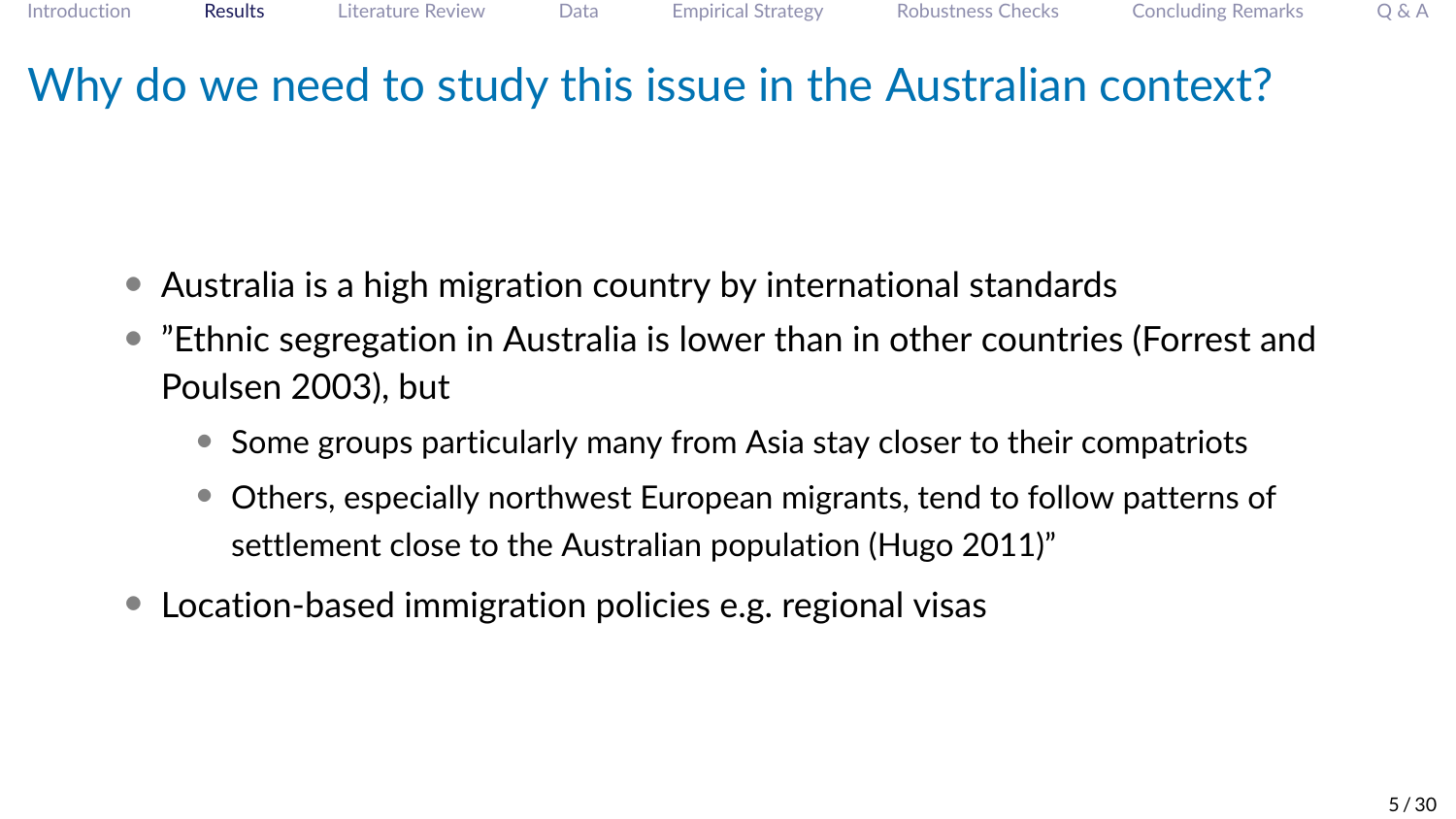Figure 1: The foreign-born as a percentage of the total population in OECD countries, 2010 and 2020



Source: OECD International Migration Outlook 2021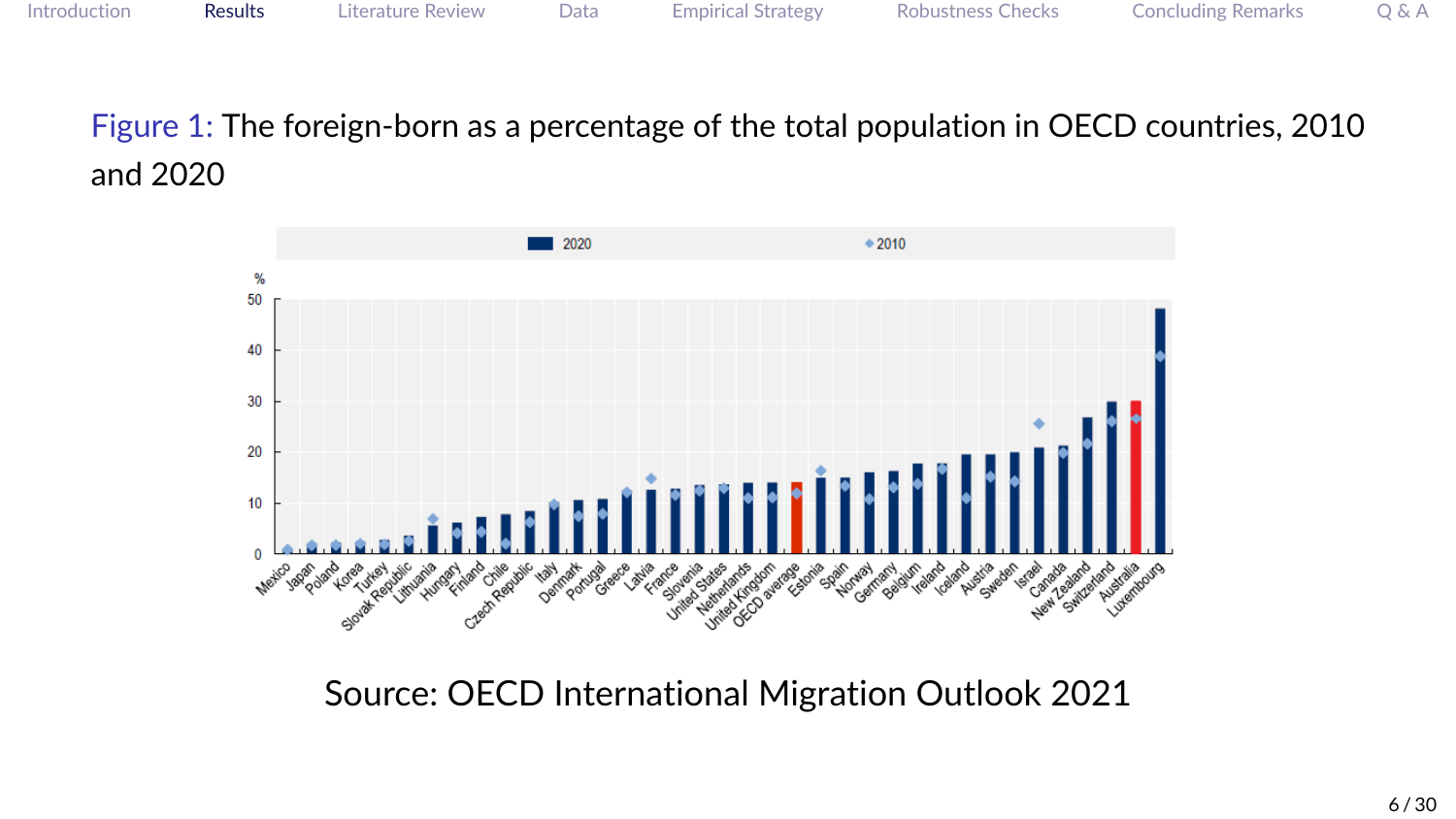#### Figure 2: Composition of permanent migration to Australia: 1992-2015



Source: Duncan\_et\_al (EER, 2020)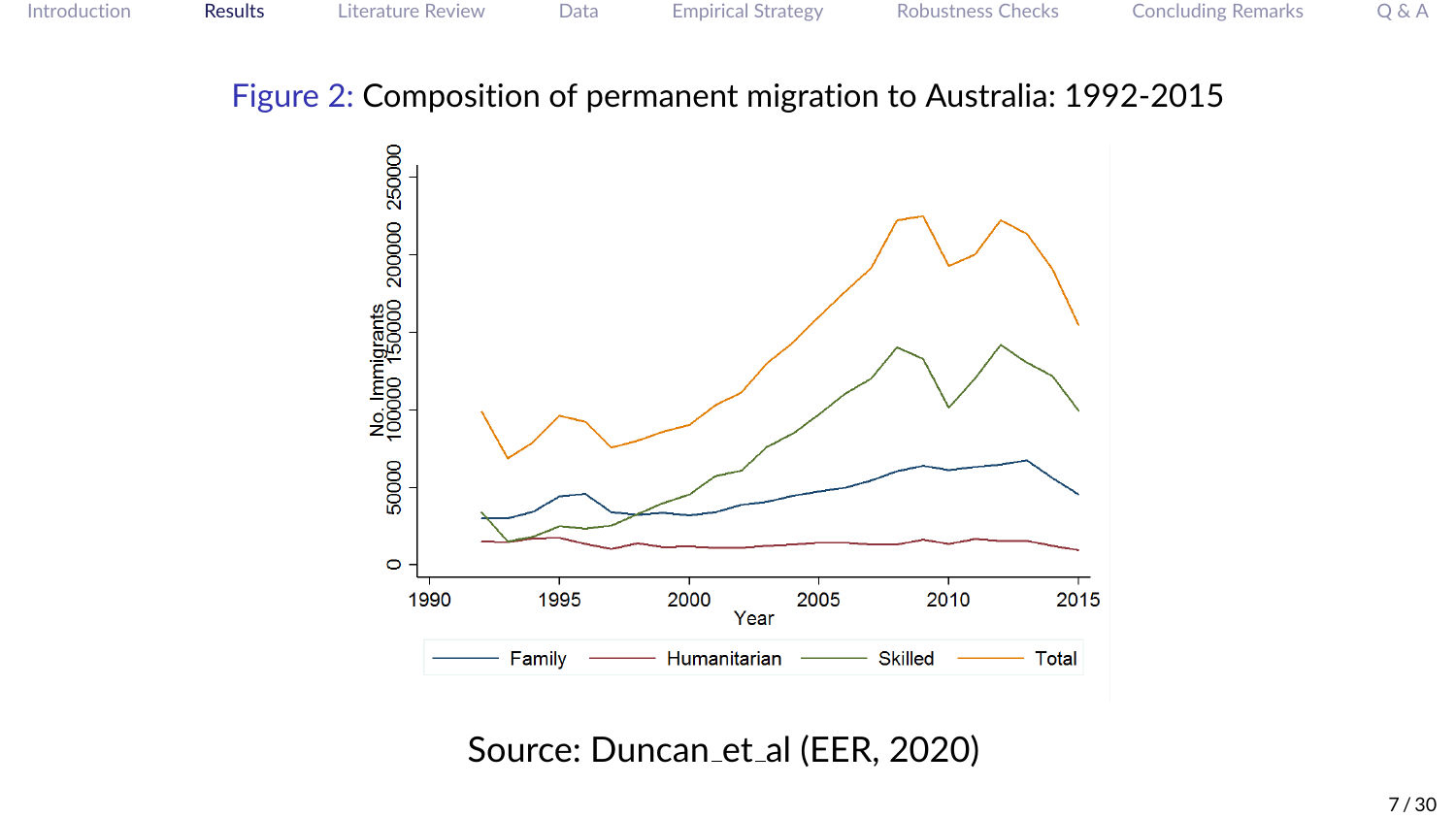#### Figure 3: Where did immigrants settle in Australia?

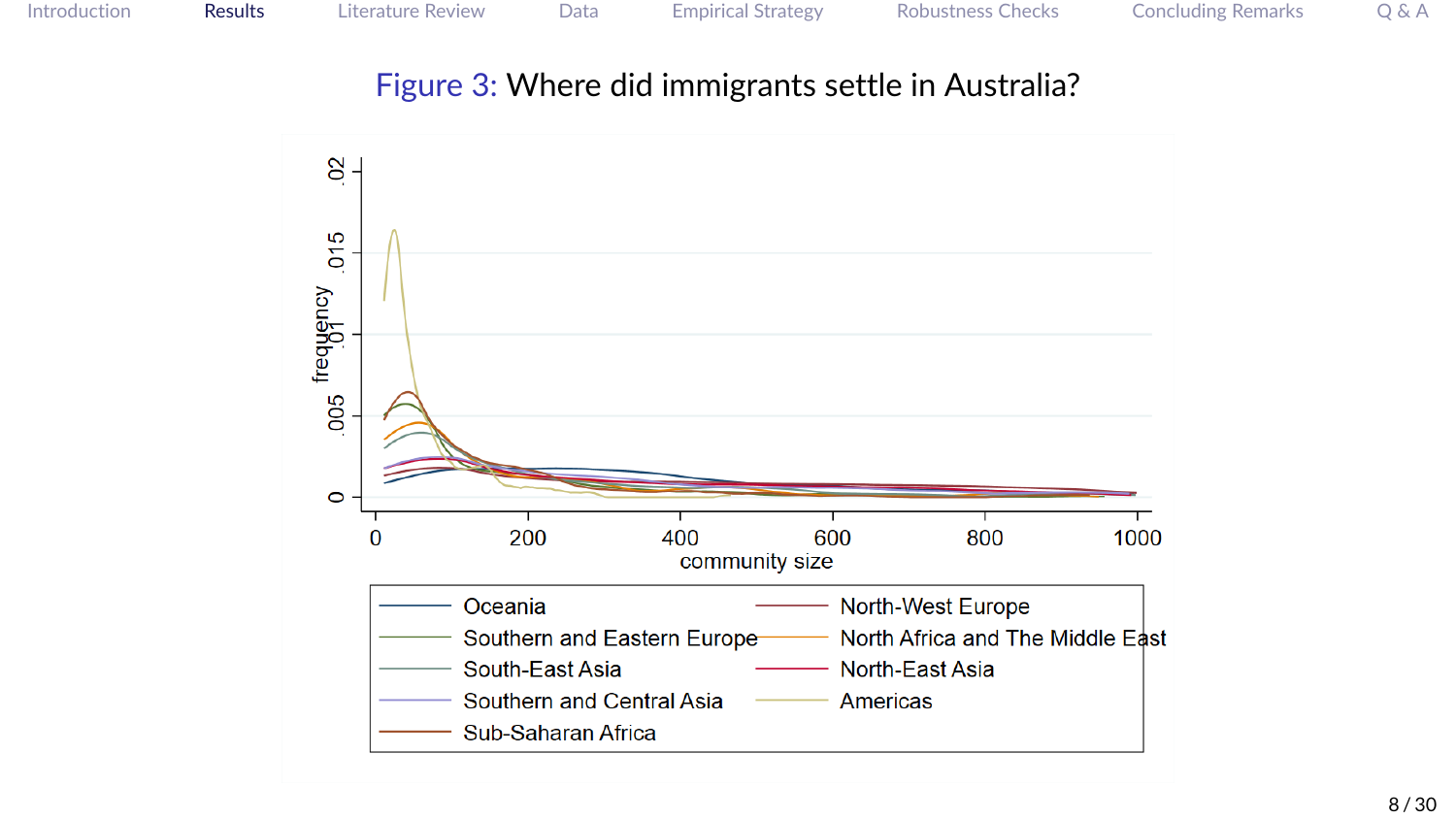# <span id="page-8-0"></span>Literature Review- positive impacts

- Evidence from Sweden and Denmark suggests that living in co-ethnic communities has a positive impact on immigrant's earnings, particularly low-skilled migrants (Edin et al. (2003,QJE); Damm (2009, JOLE)).
	- The role of ethnic networks in disseminating information about labour market opportunities, which in turn facilitates access to employment, improves occupation-skill matching (Damm 2009)
	- And fosters self-employment (Andersson 2020)
	- Living in co-ethnic neighbourhoods can provide job opportunities in co-ethnic firms or businesses to immigrants who otherwise are discriminated from the primary labour market (see Portes and Bach)
- The strength of this relationship seems to be moderated for high-skilled migrants (Edin et al. 2003; Aslund et al. 2011).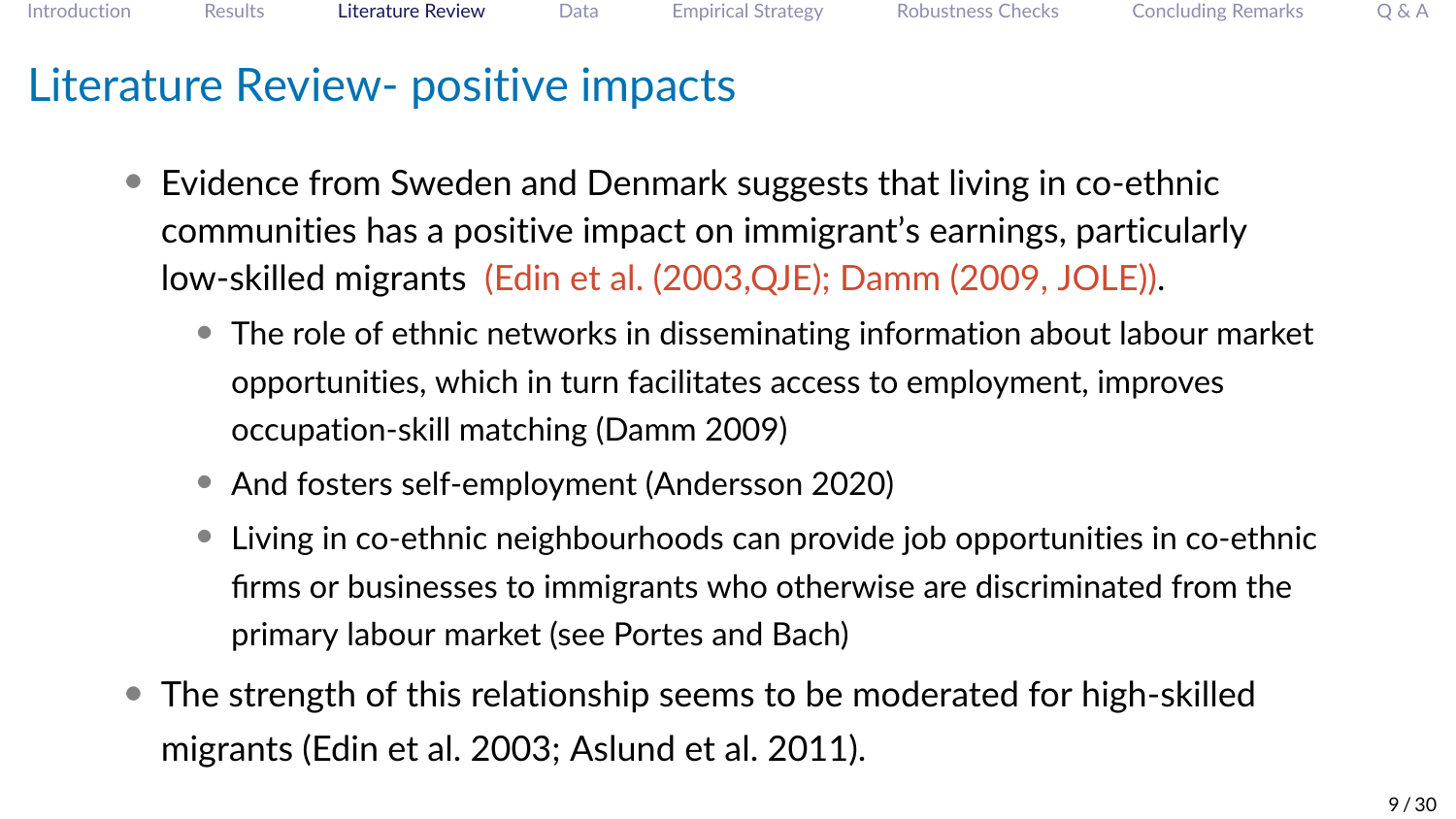### Literature Review- negative impacts

- Some studies finding a negative association with co-ethnic community size and earnings in the United Sates ( Xie and Gough (2011) ) and Canada (Warman, 2007)
	- The role of ethnic networks in impeding language acquisition, particularly for females (Danzer and Yaman 2016, Laliberte 2019)
	- Co-ethnic concentration occurs among those with fewer socioeconomic resources and few opportunities to reside in more affluent neighbourhoods
- Discrepancies between different studies stem, to some extent, from differences in the type of datasets, methods, and the characteristics of the co-ethnic communities.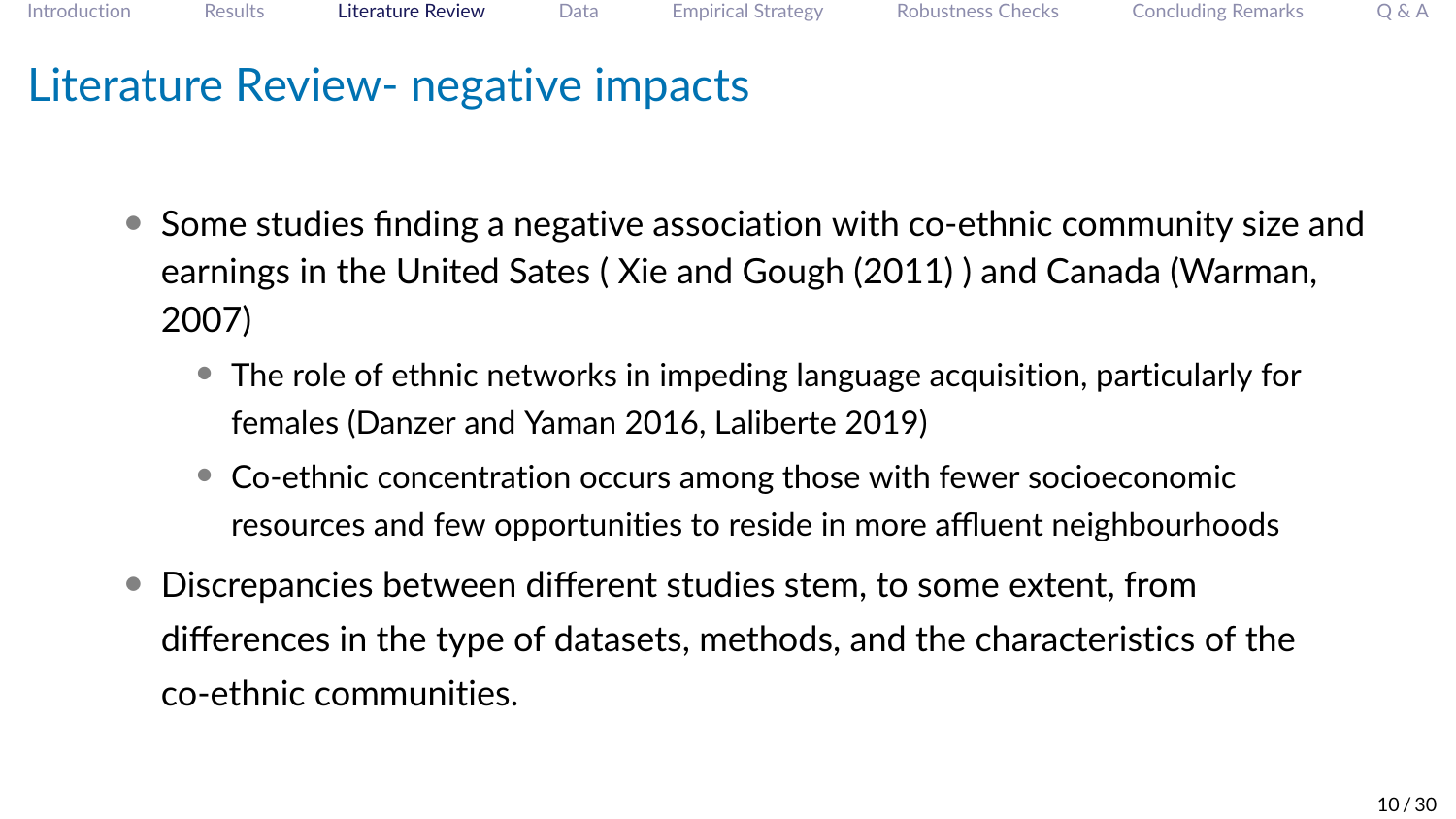### Literature Review - Australian context

- Understanding of the impact of co-ethnic communities on labour market outcomes of immigrants in the Australian context has been hindered by data access
	- Early studies that drew on cross-section datasets (Chiswick and Miller 1996) showed that co-ethnic community living was more prevalent among migrants with low English fluency
	- The recent use of longitudinal data from the Household, Income and Labour Dynamics in Australia (HILDA) survey has revealed that a positive association between co-ethnic community living and earning, including for skilled migrants (Wang et al. 2021).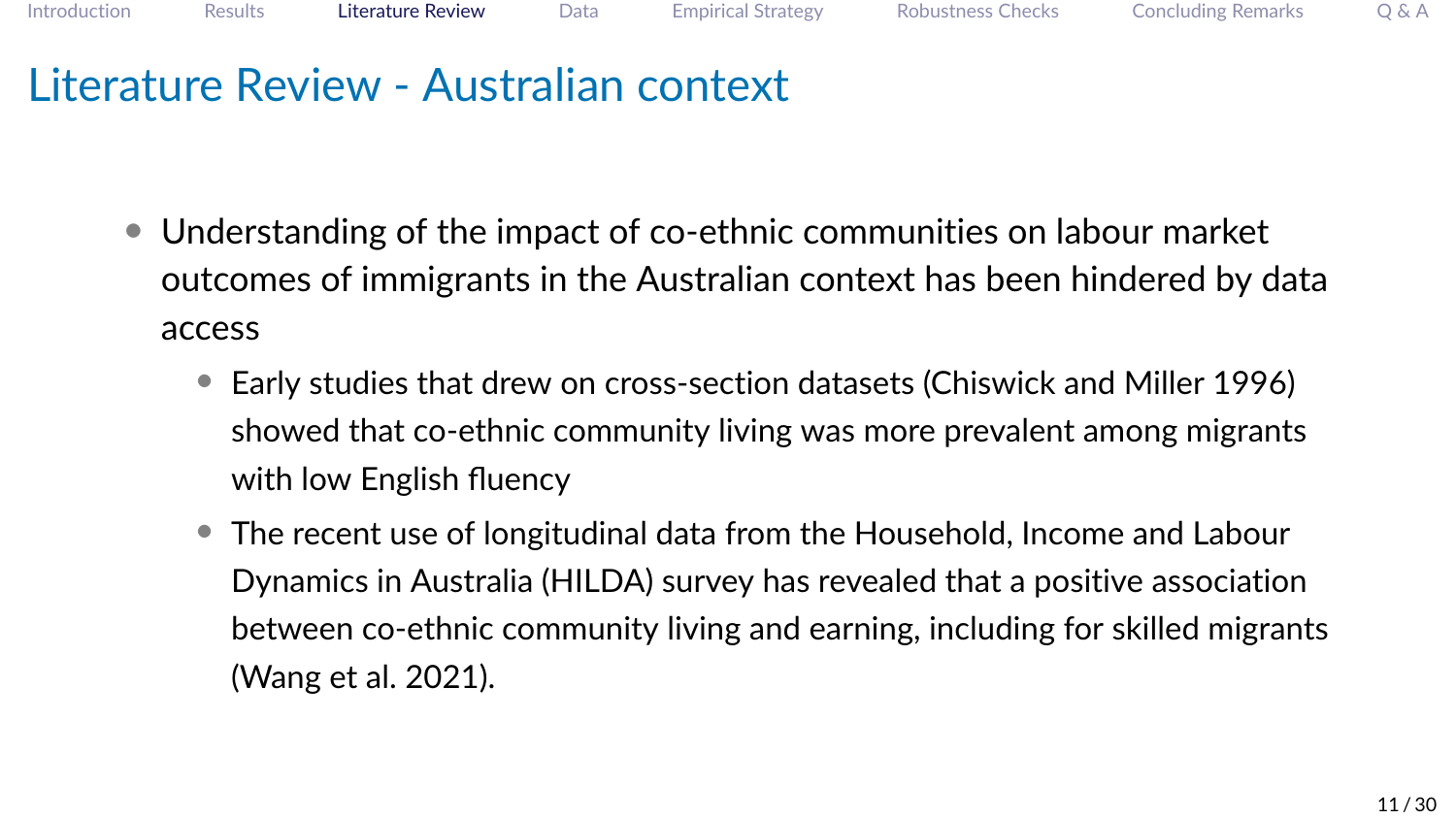### <span id="page-11-0"></span>Data

- Australian Census Longitudinal Dataset (ACLD)
- Probabilistically links data from the 2006, 2011, and 2016 of censuses
- Tracks individuals' residential and employment trajectories over a 10-year period
- Five-percent random sample of the Australian population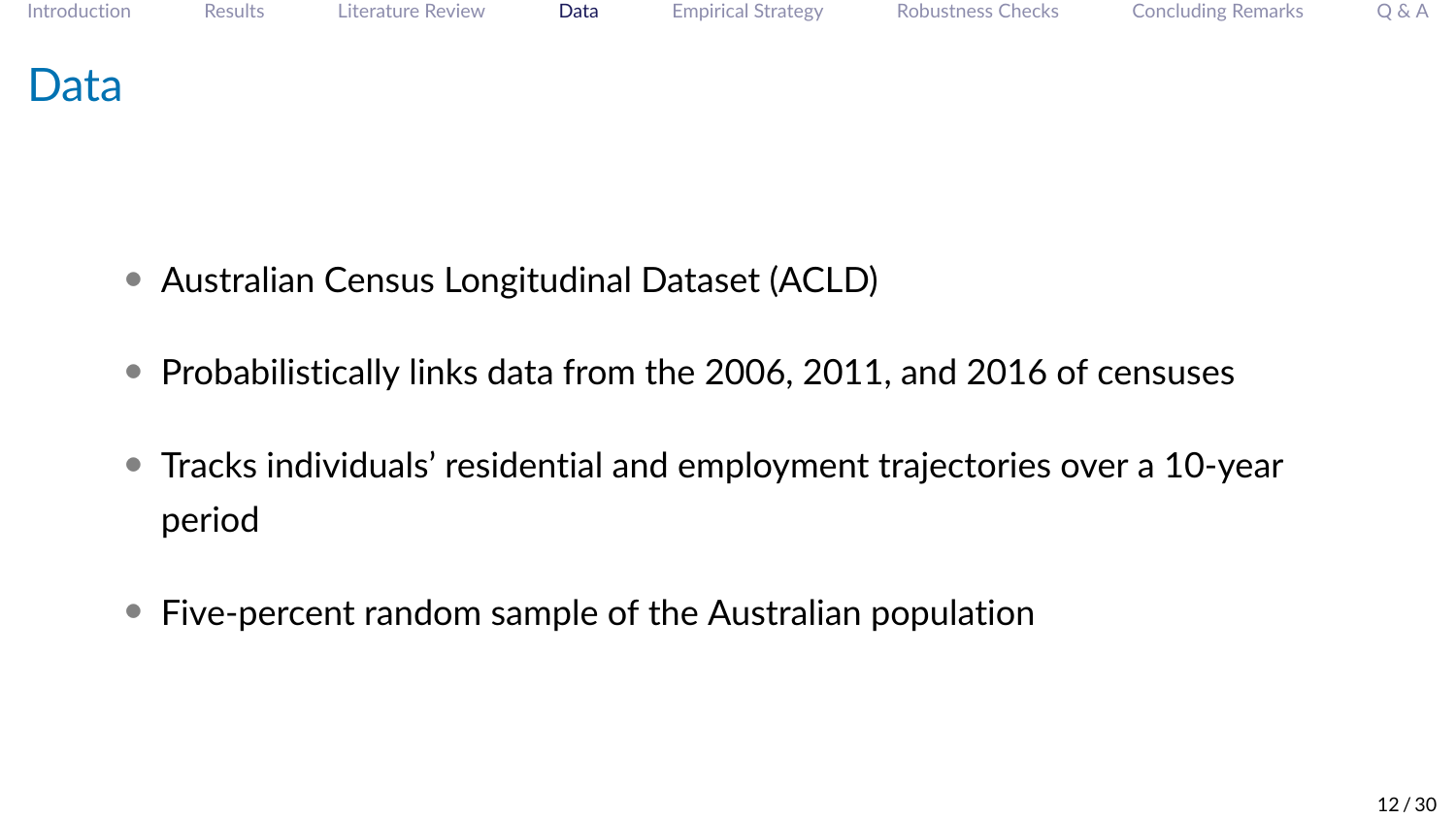

- Co-ethnic communities are measured at the Statistical Areas Level 2 (SA2) level using full censuses 2006, 2011, and 2016 data drawn from ABS Table Builder
- Total 2,310 SA2s, population size of each SA2 ranging between 3,000 and 25,000
- Australian census does not collect information on ethnicity, we use country of birth as a proxy and we define Co-ethnic communities as the number of individuals from the same country of birth, expressed in a logarithmic form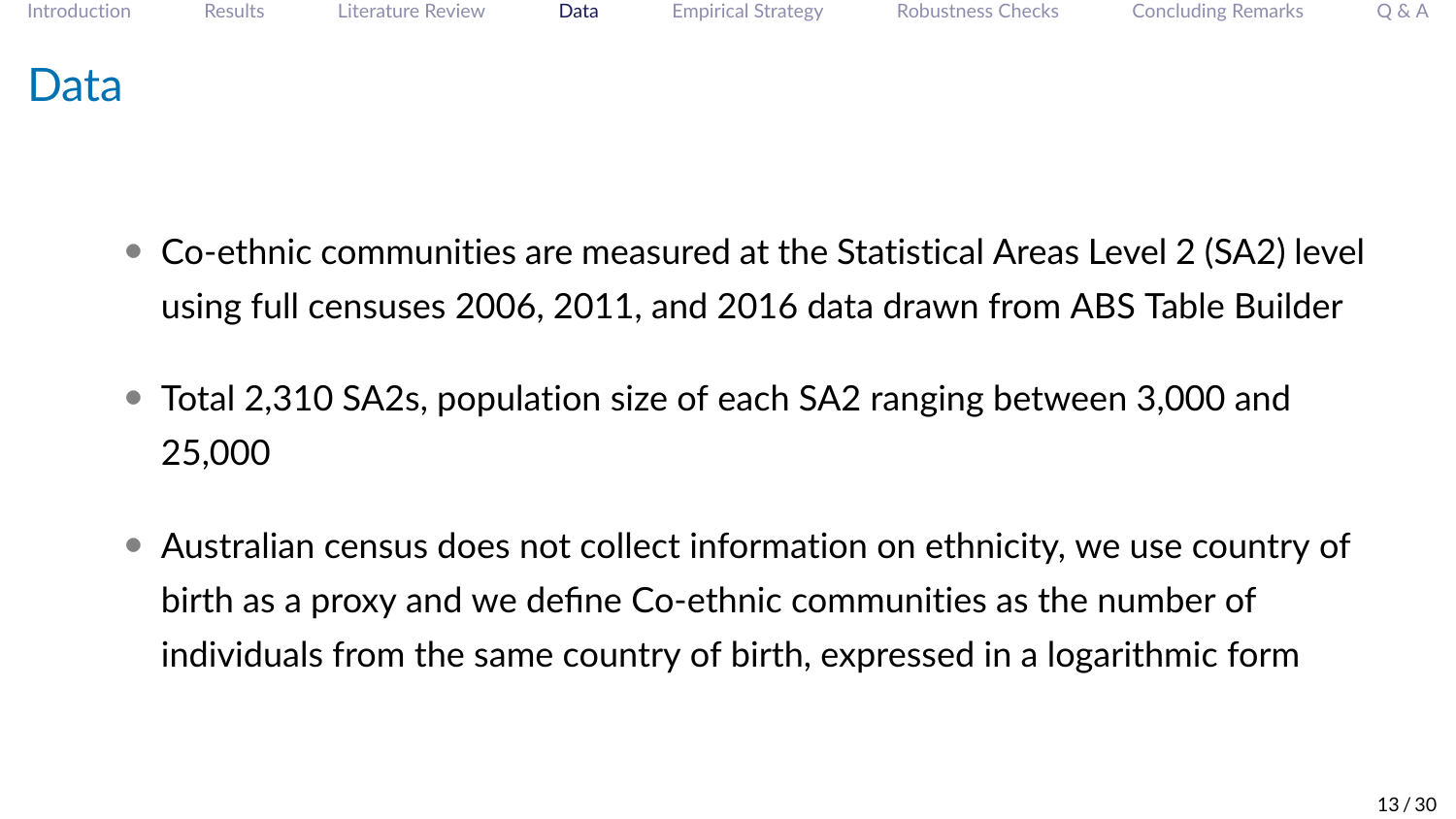<span id="page-13-0"></span>
$$
Y_{mjk(t+p)} = \beta Ine_{jk(t+p)} + \alpha X_{m(t+p)} + \lambda_{t+p} + \sigma_k + \gamma_m + \epsilon_{mjkt}
$$
 (1)

- *Y* : real income, unemployment, labour force participation, and hours worked
- *m*, *j*, *k*, *t* : stand for migrant, country of birth, SA2 of residence, and year
- *λt*+*<sup>p</sup>* , *σ<sup>k</sup>* , *γ<sup>m</sup>* : Year, suburb, and individual fixed effects
- $\bullet \;\; X_{m(t+p)}:$  is a vector of individual time-varying characteristics, including age, marital status, educational attainment and number of children ever born
- $\bullet$   $e_{m(jk(t+p))}$ : is the size of community formed by country of birth *j* in suburb *k* in year *t*, hereafter referred to as co-ethnic community size  $\rightarrow \beta$ : is our coefficient of interest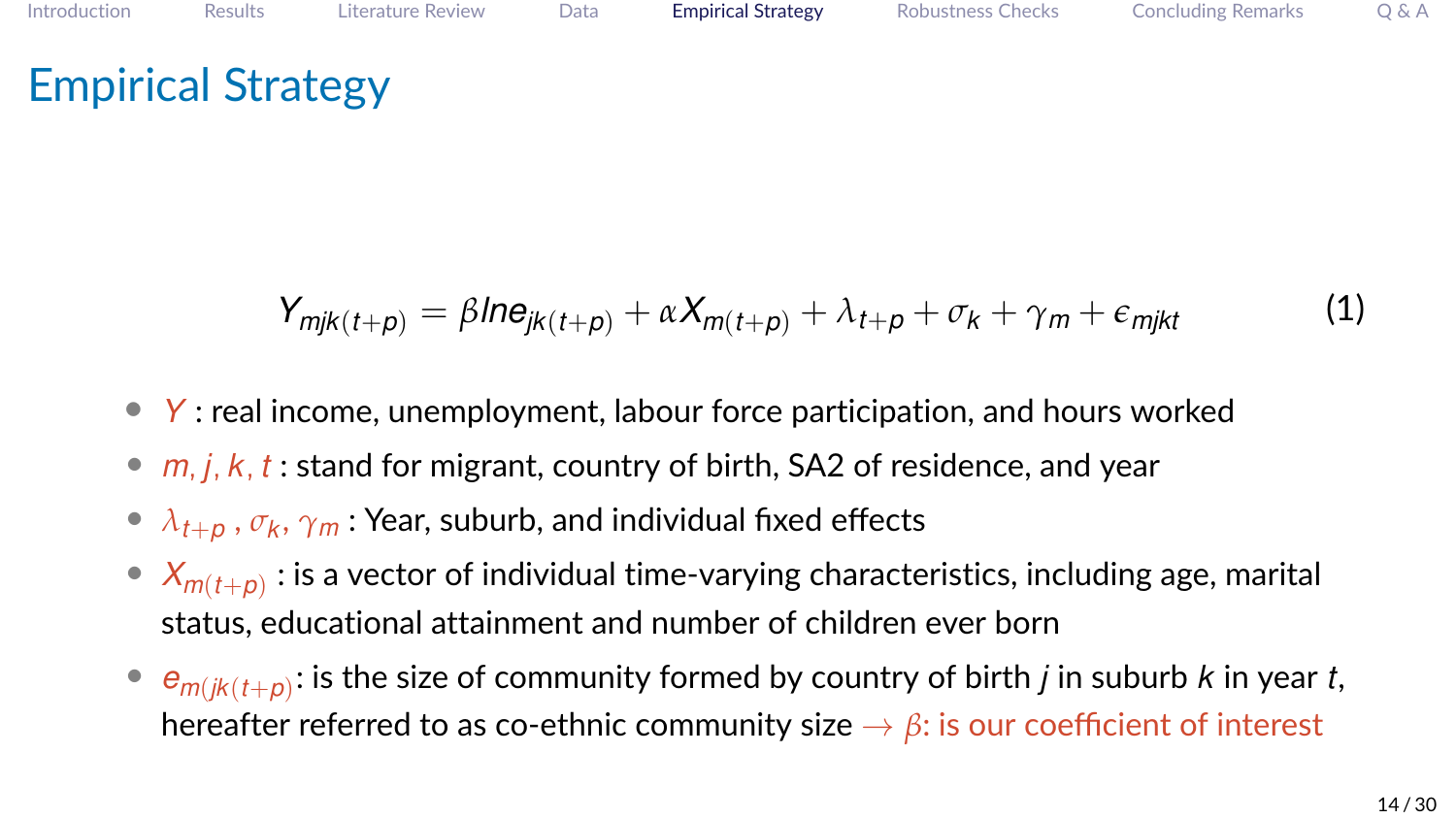Figure 4: Lower-income immigrants tended to locate in larger co-ethnic communities in 2006

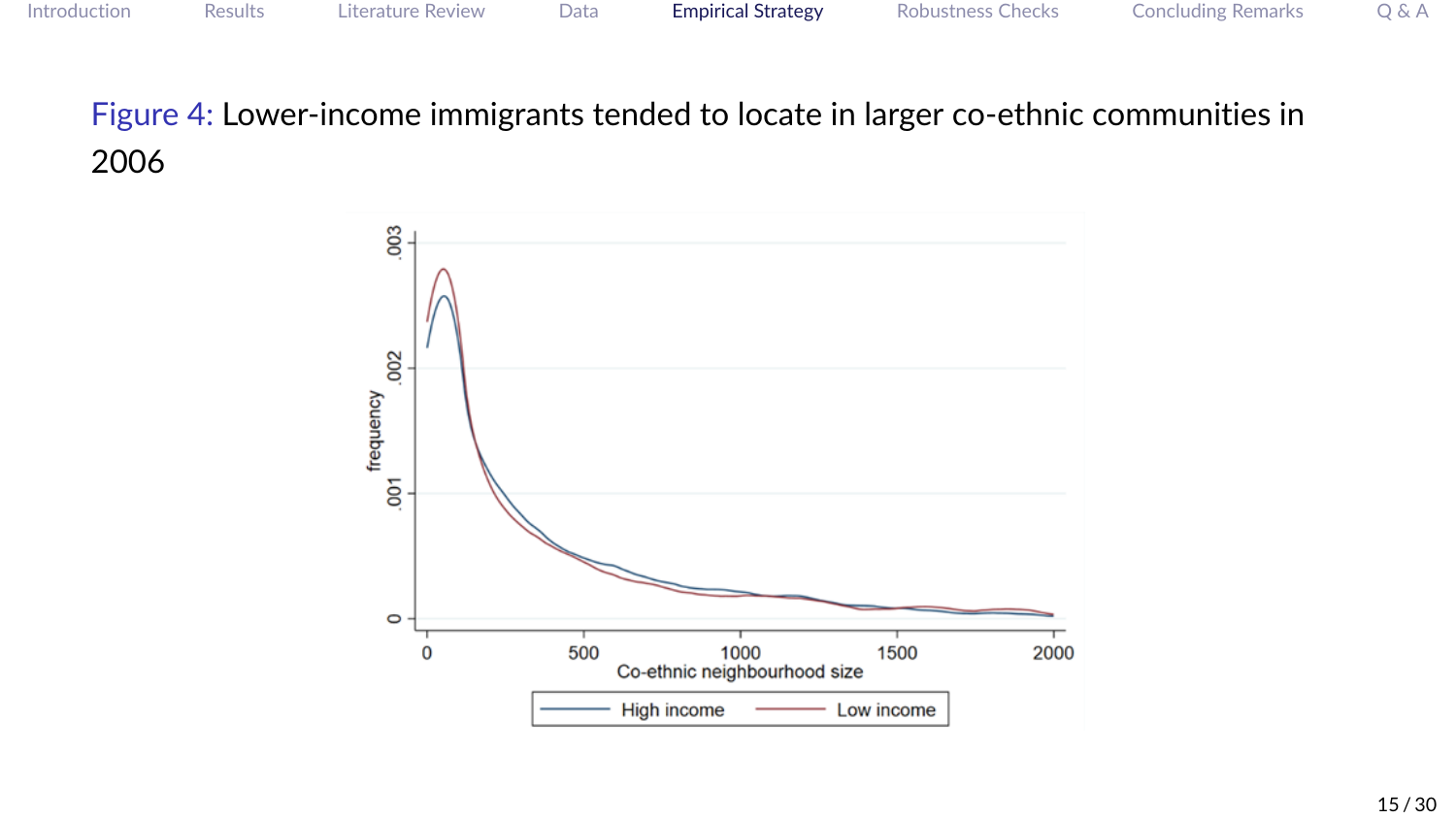Figure 5: Immigrants settled in larger co-ethnic communities tended to have higher probability of being employed in 2006

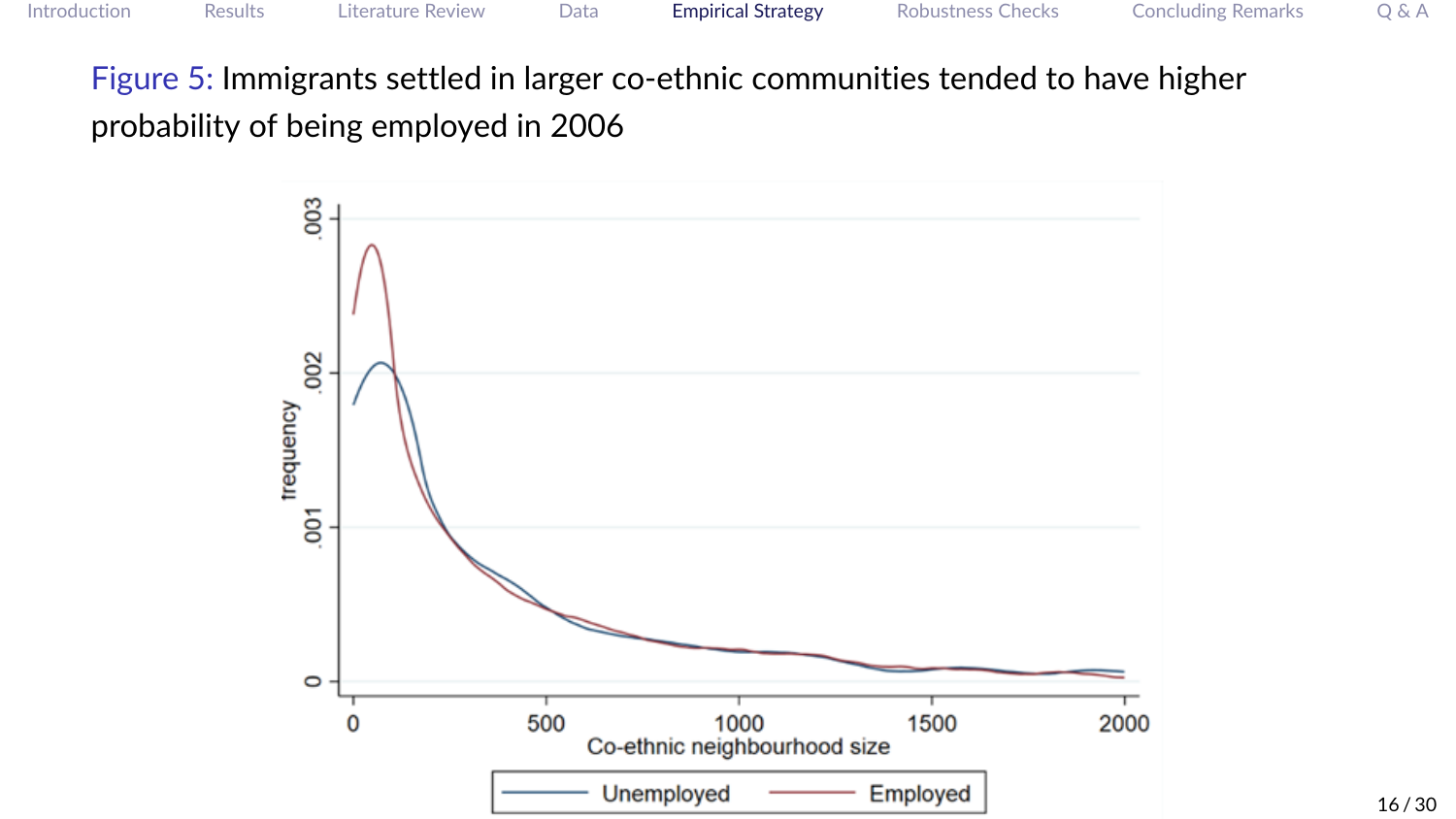Figure 6: Immigrants settled in larger co-ethnic communities tended to have higher probability of "not participate" in the labour force in 2006

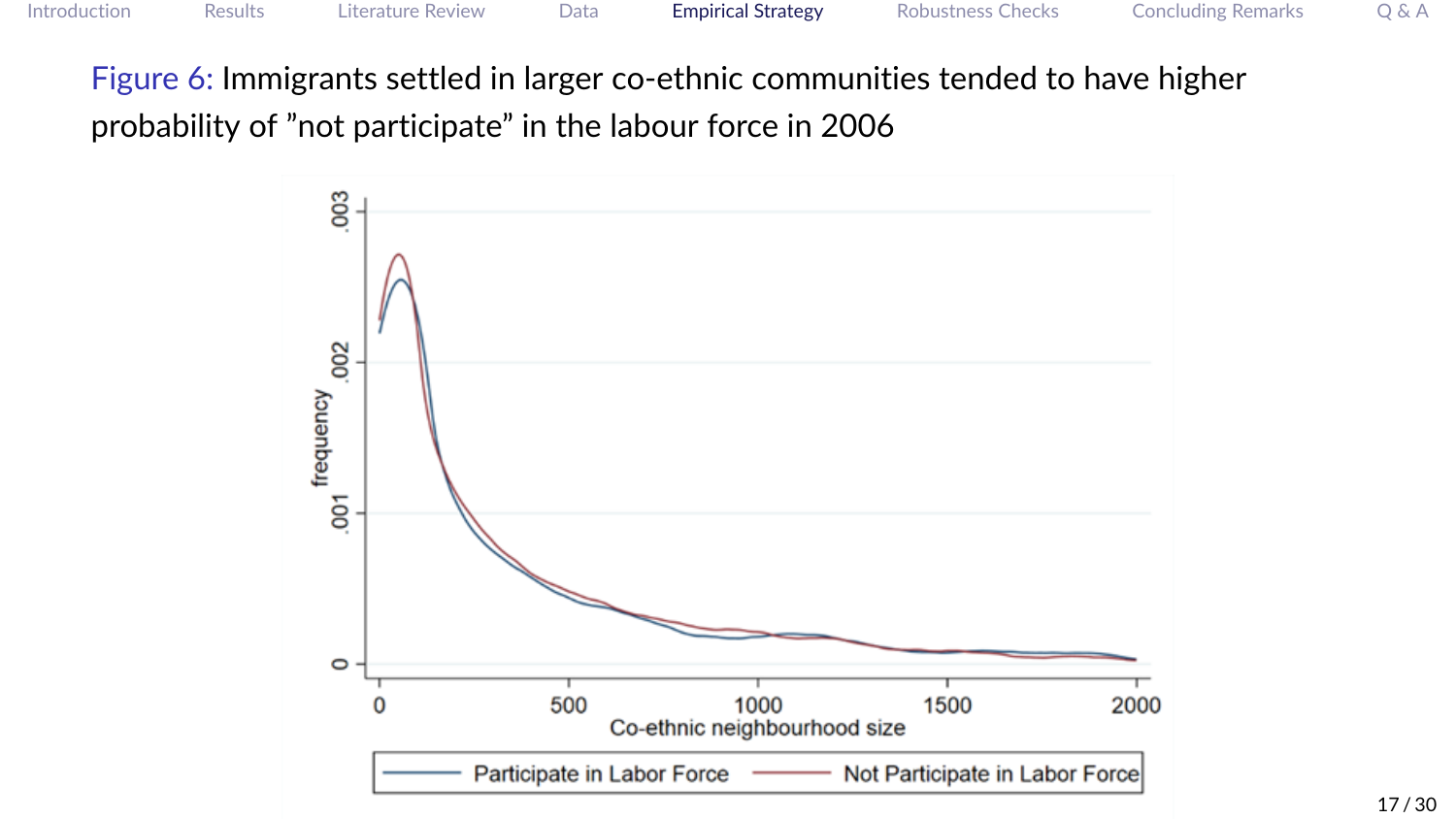Figure 7: Immigrants settled in larger co-ethnic communities tended to have lower weekly hours worked in 2006

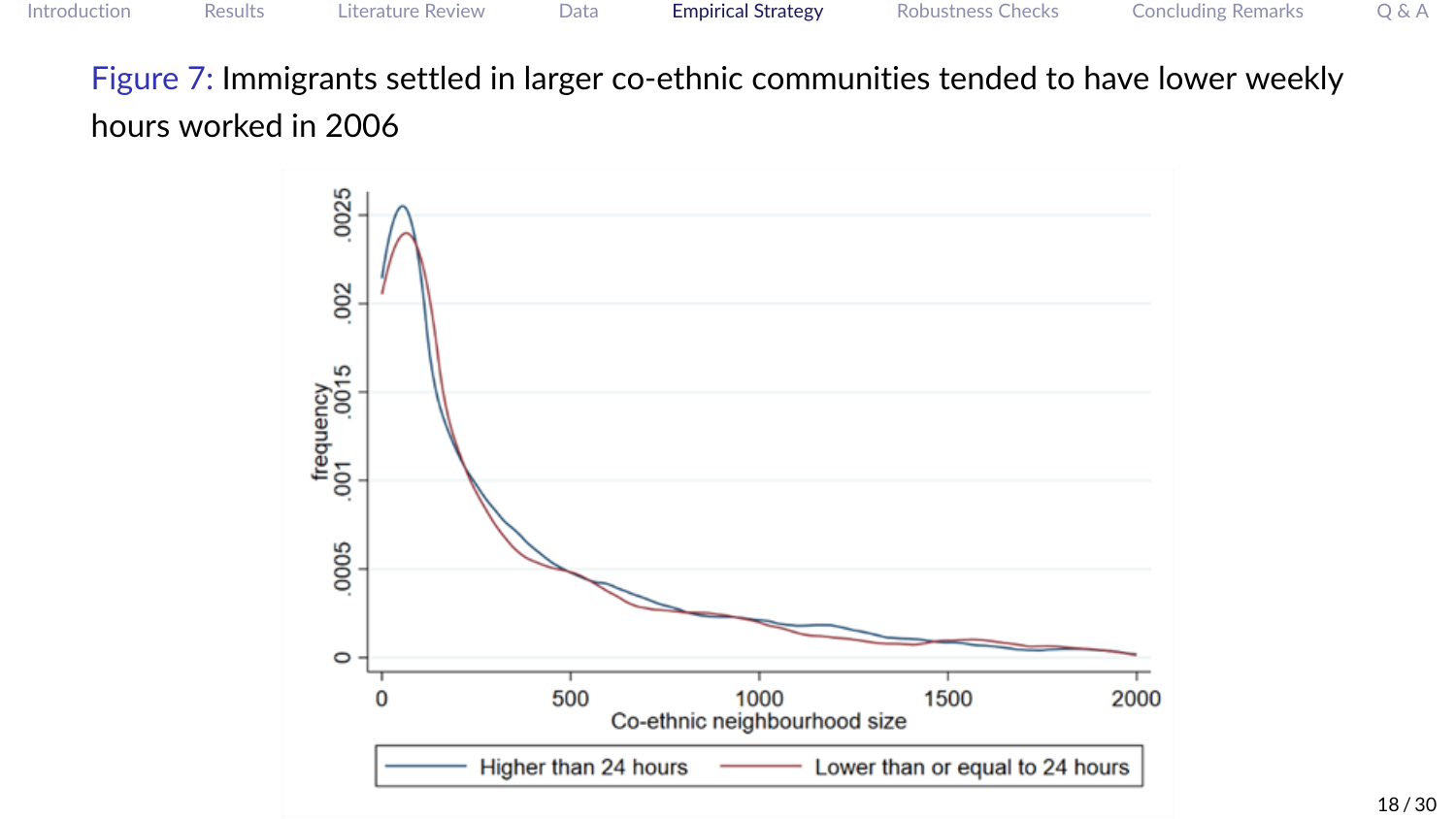Figure 8: Immigrants with higher level of English proficiency settled in smaller co-ethnic communities in 2006

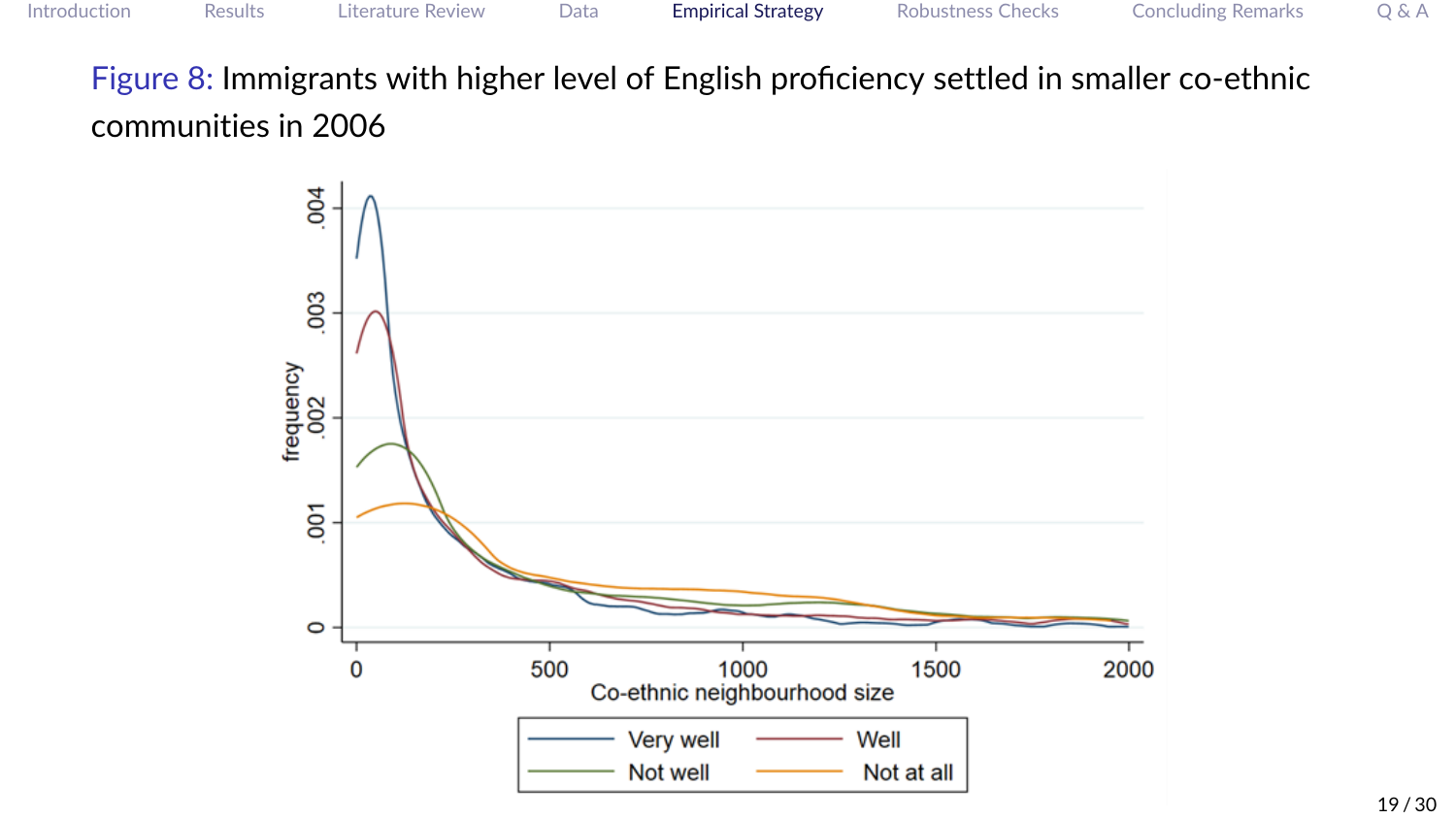#### Table 1: Immigrants changed their address after initial settlement

|                                                      | Overall   | <b>Bachelor</b> | Diploma       | High school   |
|------------------------------------------------------|-----------|-----------------|---------------|---------------|
|                                                      |           |                 |               |               |
| Moved to larger                                      |           |                 |               |               |
| co-ethnic community                                  | .20 [.40] | $.23$ $[.42]$   | .22 [.41]     | $.18$ $.39$   |
| (2011)                                               |           |                 |               |               |
| Moved to smaller                                     |           |                 |               |               |
| co-ethnic community                                  | .24 [.43] | $.35$ [.48]     | $.31$ [.46]   | .28 [.45]     |
| (2011)                                               |           |                 |               |               |
| Moved to larger                                      |           |                 |               |               |
| co-ethnic community                                  | .30 [.46] | .26 [.44]       | $.25$ $[.43]$ | $.23$ $[.42]$ |
| (2016)                                               |           |                 |               |               |
| Moved to smaller                                     |           |                 |               |               |
| co-ethnic community                                  | .41 [.49] | .44 [.50]       | .40 [.49]     | .39 [.49]     |
| (2016)                                               |           |                 |               |               |
| Number of observations                               | 18,205    |                 |               |               |
| Note $\cdot$ standard deviations are in the brackets |           |                 |               |               |

*Note :* standard deviations are in the brackets.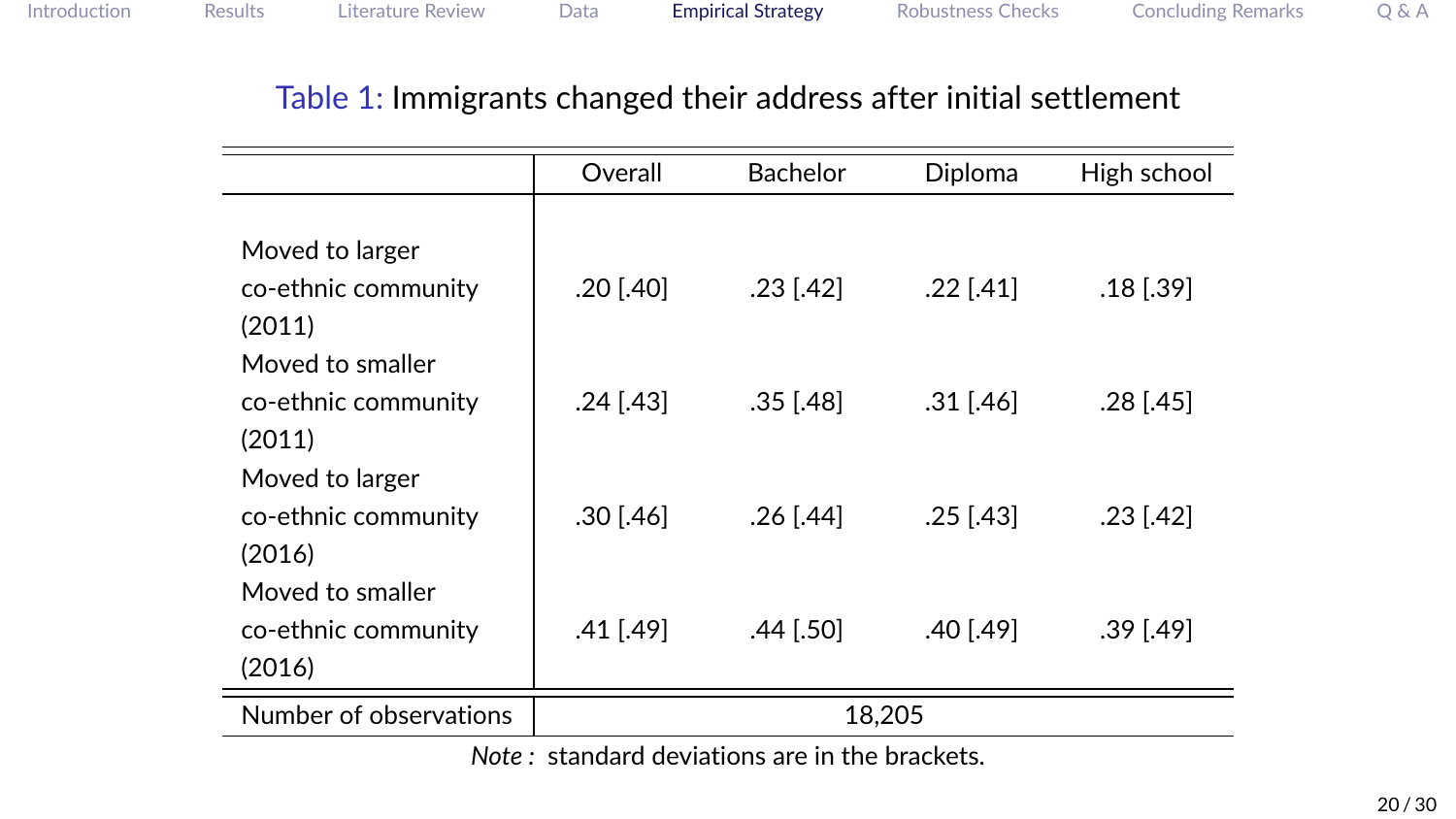#### Table 2: Immigrants changed their address after initial settlement

|                                                | Higher than average<br>Lower or equal to |                        |  |  |
|------------------------------------------------|------------------------------------------|------------------------|--|--|
|                                                | income in 2006                           | average income in 2006 |  |  |
|                                                |                                          |                        |  |  |
| Moved to larger co-ethnic community<br>(2011)  | .229 [.420]                              | .185 [.388]            |  |  |
| Moved to smaller co-ethnic community<br>(2011) | $.313$ $(.463)$                          | .298 [.457]            |  |  |
| Moved to larger co-ethnic community<br>(2016)  | .268 [.443]                              | .222 [.416]            |  |  |
| Moved to smaller co-ethnic community<br>(2016) | .401 [.490]                              | .411 [.492]            |  |  |
| Number of observations                         | 18.205                                   |                        |  |  |
| Nets : standard deviations are in the broakets |                                          |                        |  |  |

*Note :* standard deviations are in the brackets.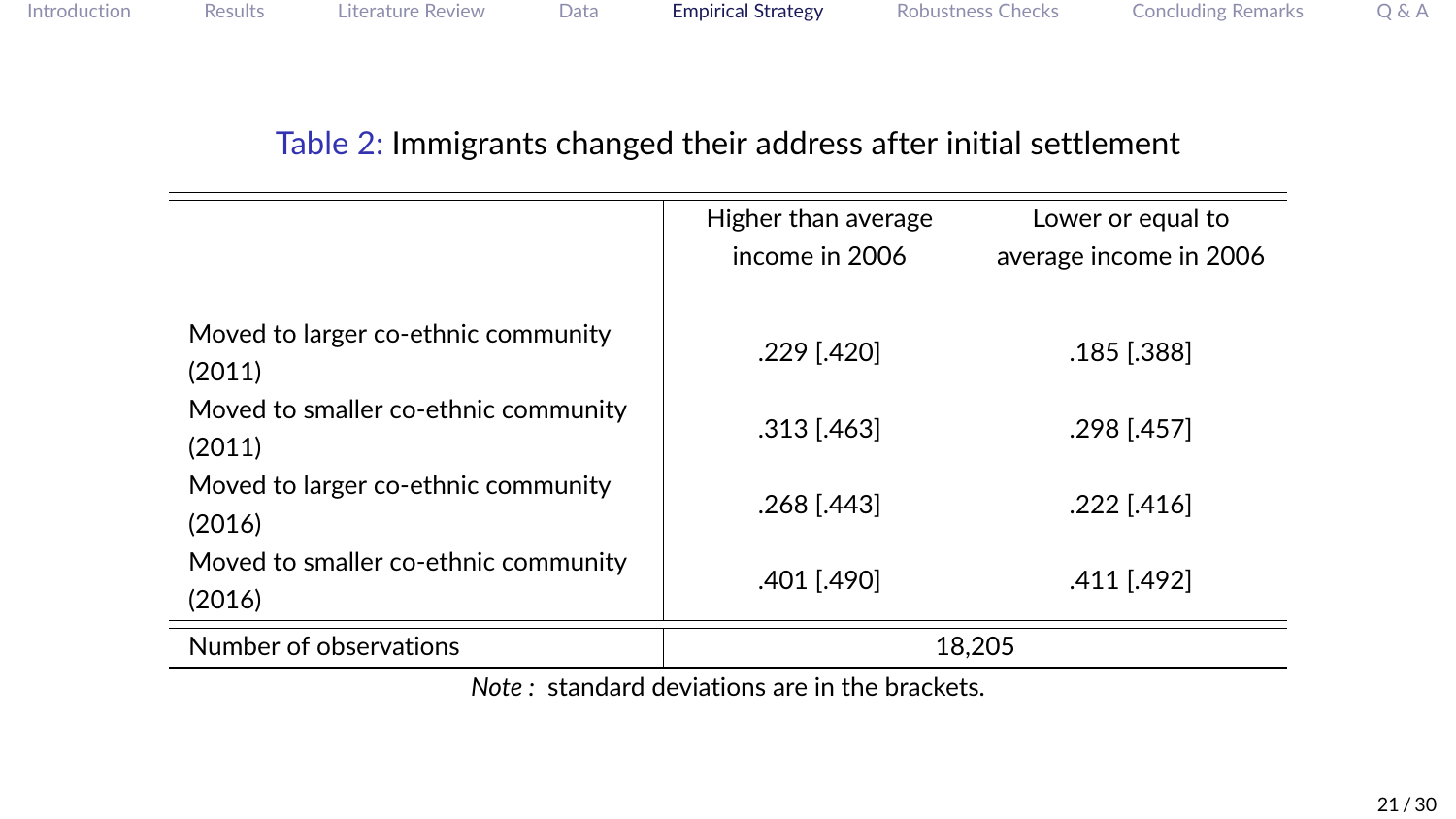- To quantify the effect of ethnic networks on labour market outcomes, three issues needs attention
	- Problem 1: individual sorting stems from the fact that migrants' choice of place of residence often depends on individual characteristics, which are correlated with labour market outcomes
	- Problem 2: migrants change residential location in year t+5 and year t+10.
	- Problem 3: reversed causality caused by a feedback loop between immigration to Australia during the observation period and labour market outcomes, all which may bias estimations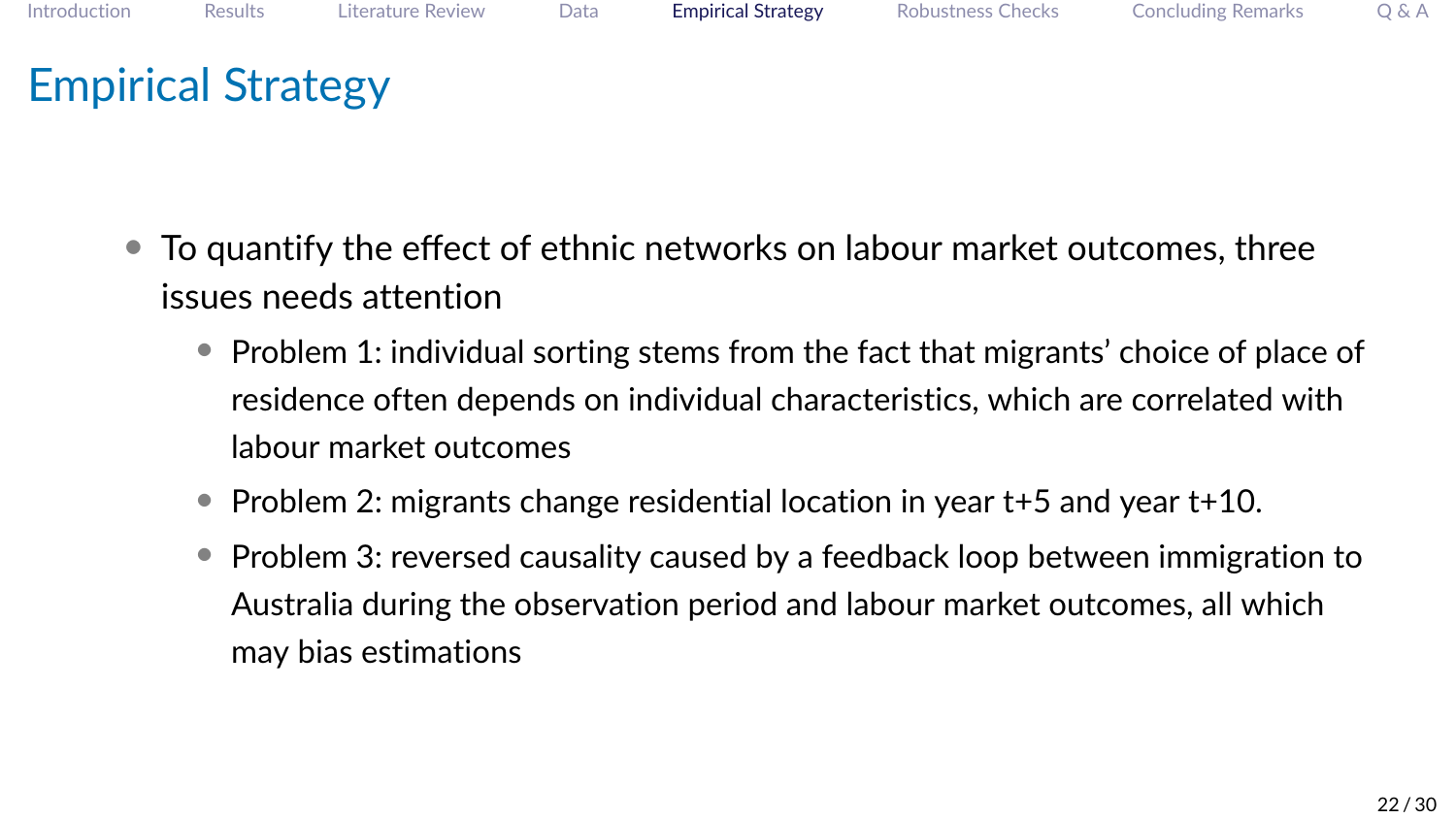- Solution to problem 1
	- Restrict our analytical sample to recently-arrived migrants who settled in Australia between 2001 to 2006
	- Apply propensity score matching (PSM) ( see more at (Khandker, B. Koolwal, Samad, 2009) and (Imbens Wooldridge, 2009))
	- This technique consists of weighting individuals based on socio-economic characteristics linked to the choice of initial palace of settlement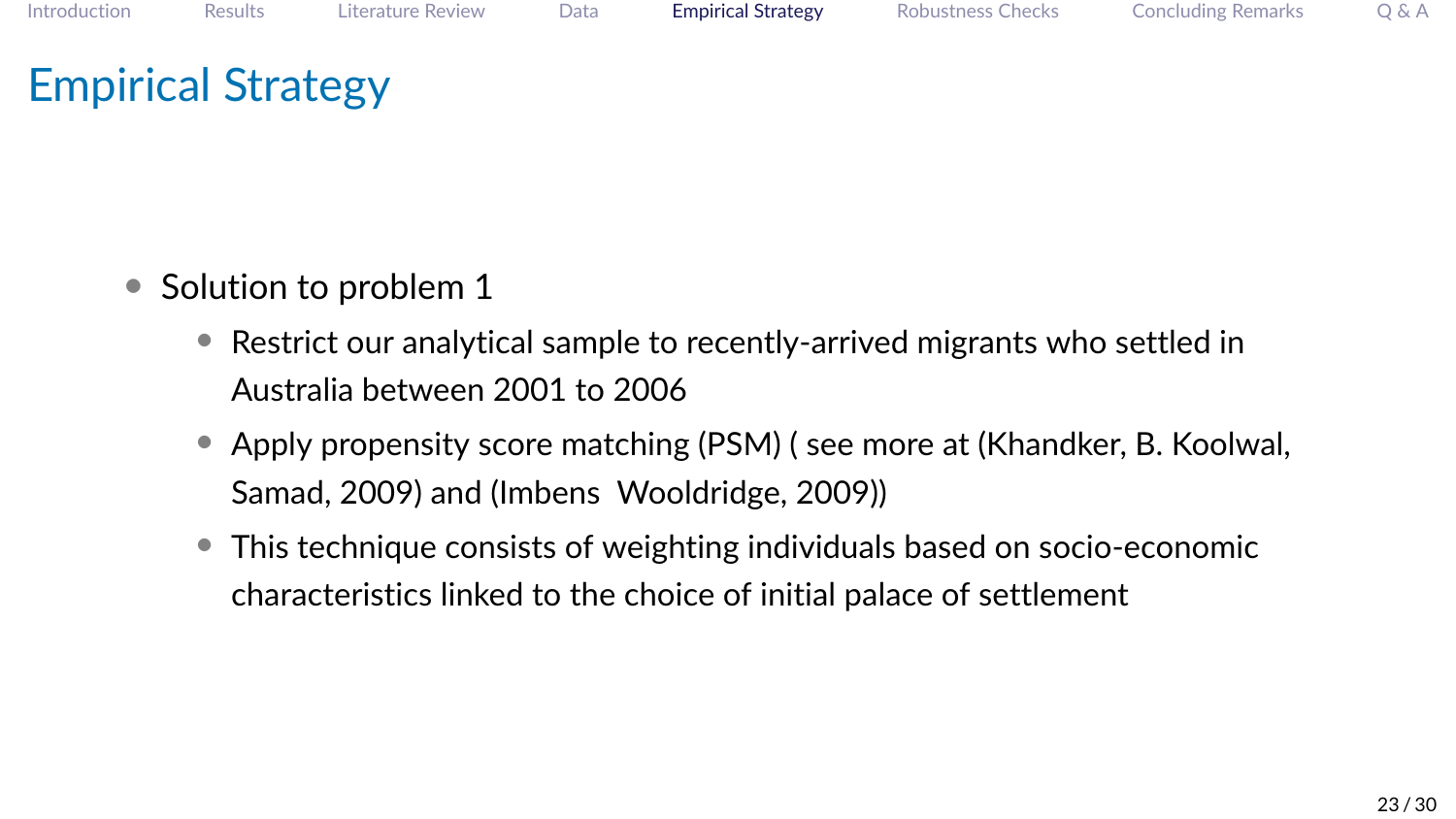- Solution to problem 2
	- Take into account the type of suburbs into which migrants move

$$
Y_{mjk(t+p)} = \beta_1 \ln e_{jk(t+p)} + \beta_2 \ln e_{jk(t+p)} * ML_{ik(t+p)} +
$$

$$
\beta_3 \ln e_{jk(t+p)} * MS_{ik(t+p)} + \alpha X_{m(t+p)} + \lambda_t + \sigma_k + \gamma_m + \epsilon_{mjkt}
$$

- $\bullet$   $ML_{ik(t+p)}$ : takes the value of 1 if individual i moved to a suburb k with a larger co-ethnic community k between t and t+p
- $\bullet$   $\overline{\mathsf{MS}_{\mathsf{ik}(t+\rho)}}$  : takes the value of 1 if individual i moved to a suburb k with a smaller co-ethnic community k between t and t+p

(2)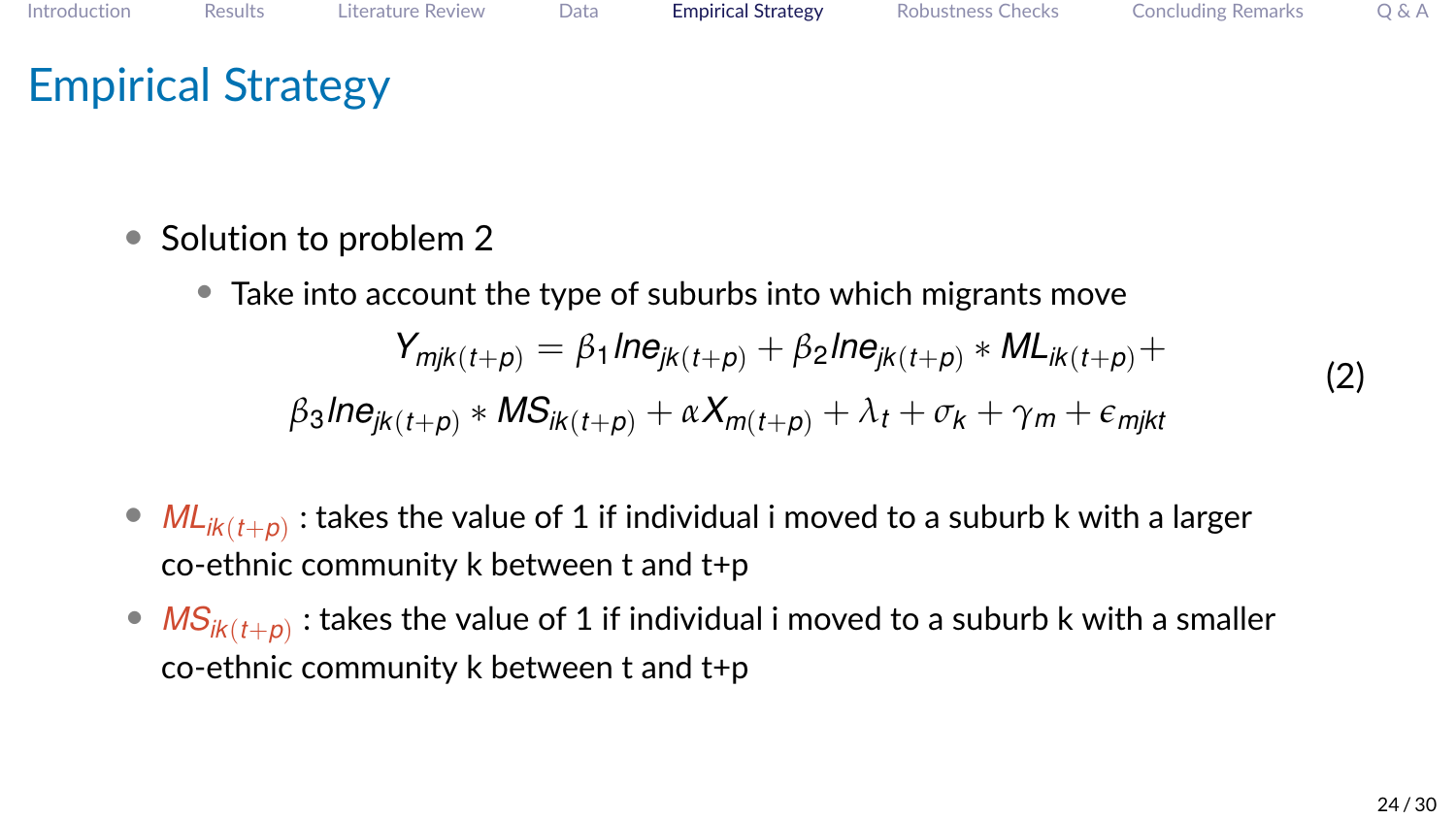• Solution to problem 3: Use an instrumental variable similar to Kerr and Lincoln (2010,JOLE)

$$
e_{jk(t+p)} = e_{jkt} + share_{jk,t} * inflows_{j(t+p)}
$$
\n(3)

where

$$
share_{jk,t} = Size_{jkt}/Size_{jt}
$$
 (4)

• Size of co-ethnic community size in  $t+p = \text{sum of the co-ethnic community size}$ in year t and the product of migration in-flows from country j between the years t and ( t+p) and the share of co-ethnic community in the suburb in year t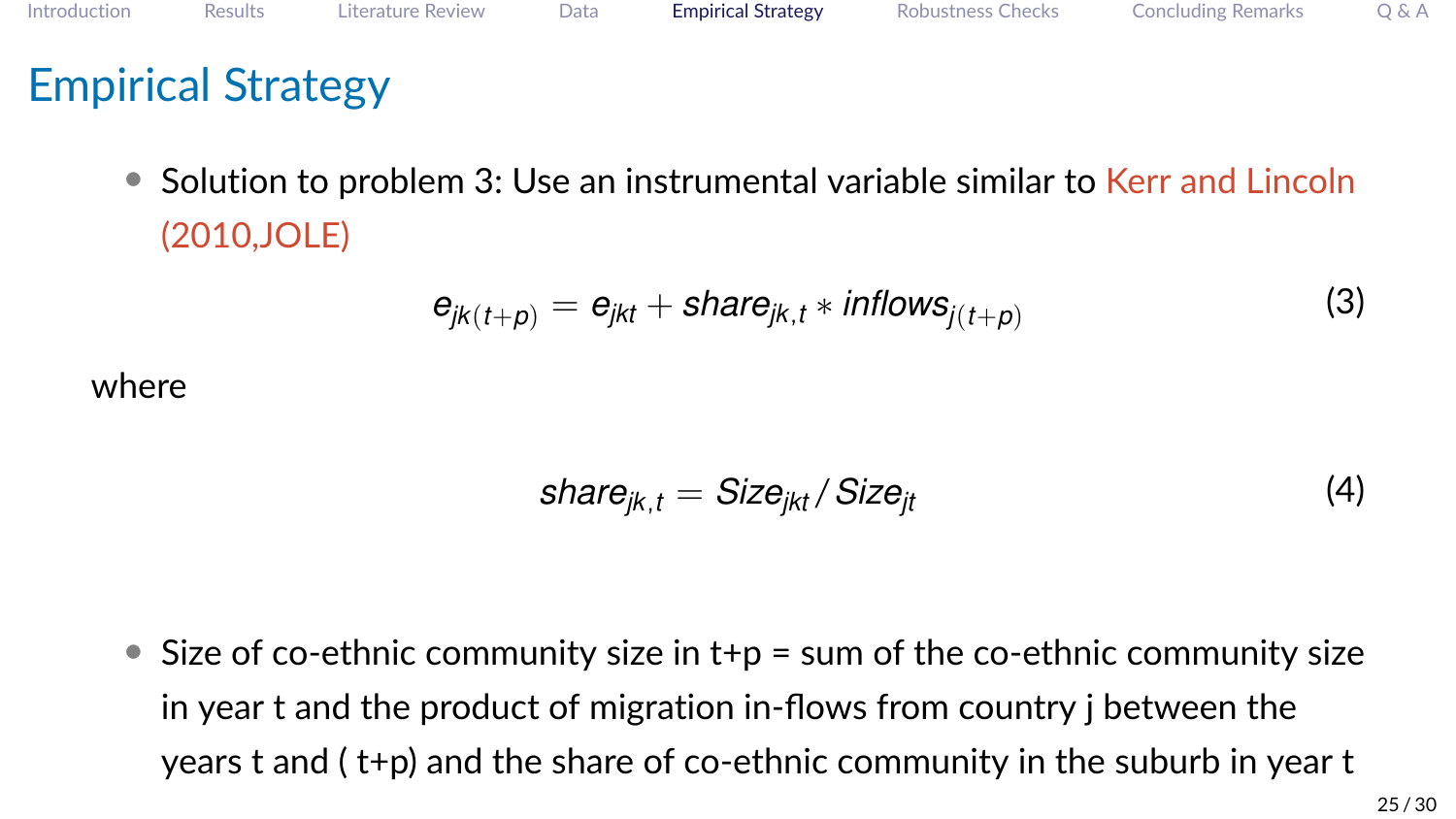# **Results**

Table 3: Effects of co-ethnic neighborhood size on immigrants' labour market outcomes of immigrants, 2011, and interaction with residential mobility

|                                | Log real weekly income |                   | Hours worked     |                  |
|--------------------------------|------------------------|-------------------|------------------|------------------|
| RF-CNS                         | 0.030 [0.033]          | $0.016$ [0.036]   | $0.005$ [0.034]  | $-0.026$ [0.038] |
| RF-CNS *migrate to larger CNS  | $0.008$ [0.030]        | $0.024$ [0.032]   | $0.014$ [0.030]  | $0.031$ [0.032]  |
| RF-CNS *migrate to smaller CNS | $-0.039$ [0.022]       | $-0.037$ [0.024]  | $-0.008$ [0.022] | $-0.006$ [0.025] |
| Migrate to larger CNS          | $-0.014$ [0.183]       | $-0.082$ [0.193]  | $0.085$ [0.184]  | 0.060 [0.198]    |
| Migrate to smaller CNS         | $0.453**$ [0.131]      | $0.409**$ [0.140] | $0.185$ [0.132]  | $0.134$ [0.144]  |
| SA2 fixed effects              | No.                    | Yes               | No               | Yes              |
| Controls                       | Yes                    | Yes               | Yes              | <b>Yes</b>       |
| Number of observations         | 31913                  |                   |                  |                  |

*Note :* standard deviations are in the brackets. Controls include age, education, marital status, number of

children.\*\* indicates the result is significant at the 0.01 level.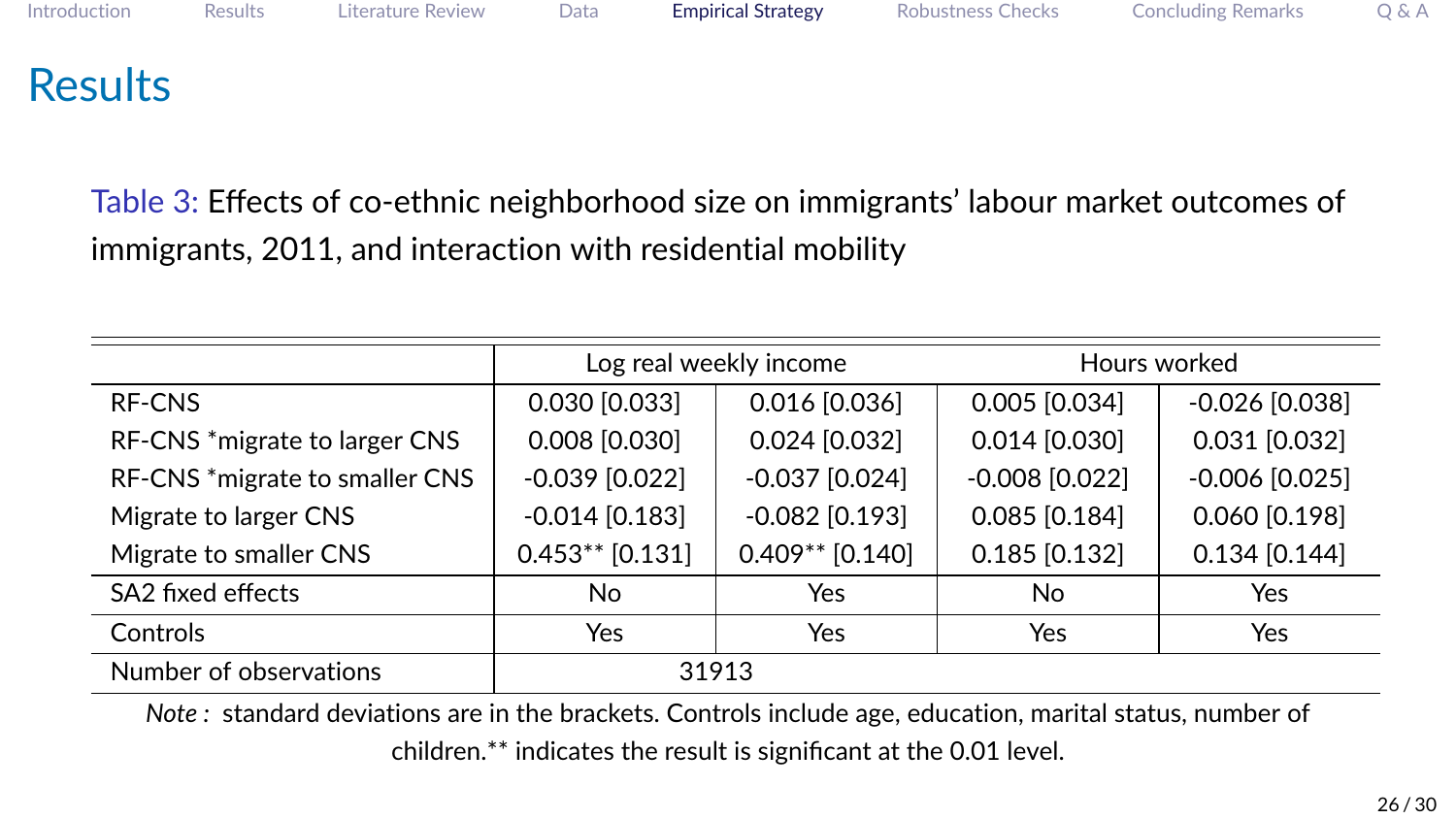# **Results**

Table 4: Effects of co-ethnic neighborhood size on immigrants' labour market outcomes of immigrants, 2011, and interaction with residential mobility

|                                | Unemployment      |                   | Not participate in labour force |                       |
|--------------------------------|-------------------|-------------------|---------------------------------|-----------------------|
| RF-CNS                         | $0.003$ $[0.004]$ | $0.001$ $[0.004]$ | 0.000 [0.005]                   | $-0.003$ [0.006]      |
| RF-CNS *migrate to larger CNS  | $-0.004$ [0.003]  | $-0.003$ [0.004]  | $-0.003$ [0.005]                | $-0.004$ [0.005]      |
| RF-CNS *migrate to smaller CNS | $-0.004$ [0.002]  | $-0.002$ [0.003]  | $0.010**$ [0.004]               | $0.010**$ [0.004]     |
| Migrate to larger CNS          | $0.010$ $[0.020]$ | $0.008$ $[0.021]$ | $0.022$ [0.030]                 | 0.029 [0.032]         |
| Migrate to smaller CNS         | $0.010$ $[0.015]$ | $0.006$ $[0.016]$ | $-0.066**$<br>[0.022]           | $-0.067**$<br>[0.023] |
| SA <sub>2</sub> fixed effects  | No.               | Yes               | No.                             | <b>Yes</b>            |
| Controls                       | Yes               | Yes               | Yes                             | Yes                   |
| Number of observations         | 31913             |                   |                                 |                       |

*Note :* standard deviations are in the brackets. Controls include age, education, marital status, number of children. \*\* indicates the result is significant at the 0.01 level.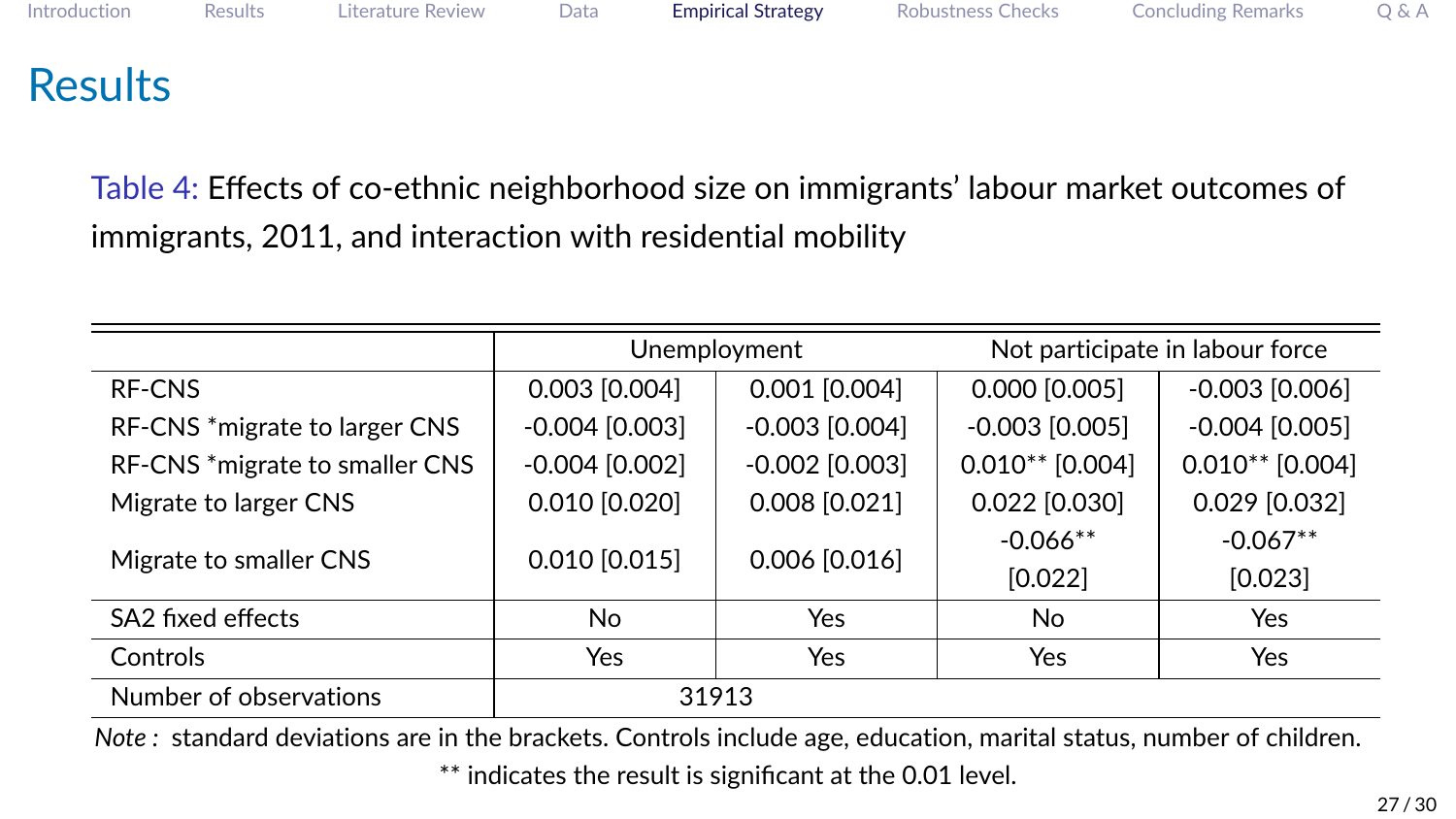# <span id="page-27-0"></span>Robustness Checks

- Exercises with and without propensity score matching
- Exercises with and without instrumental variable
- Results remain unchanged in 5-year (2006-2011) sample and 10-year sample (2006-2016)
- Results are similar when changing the measurement of key variable of interest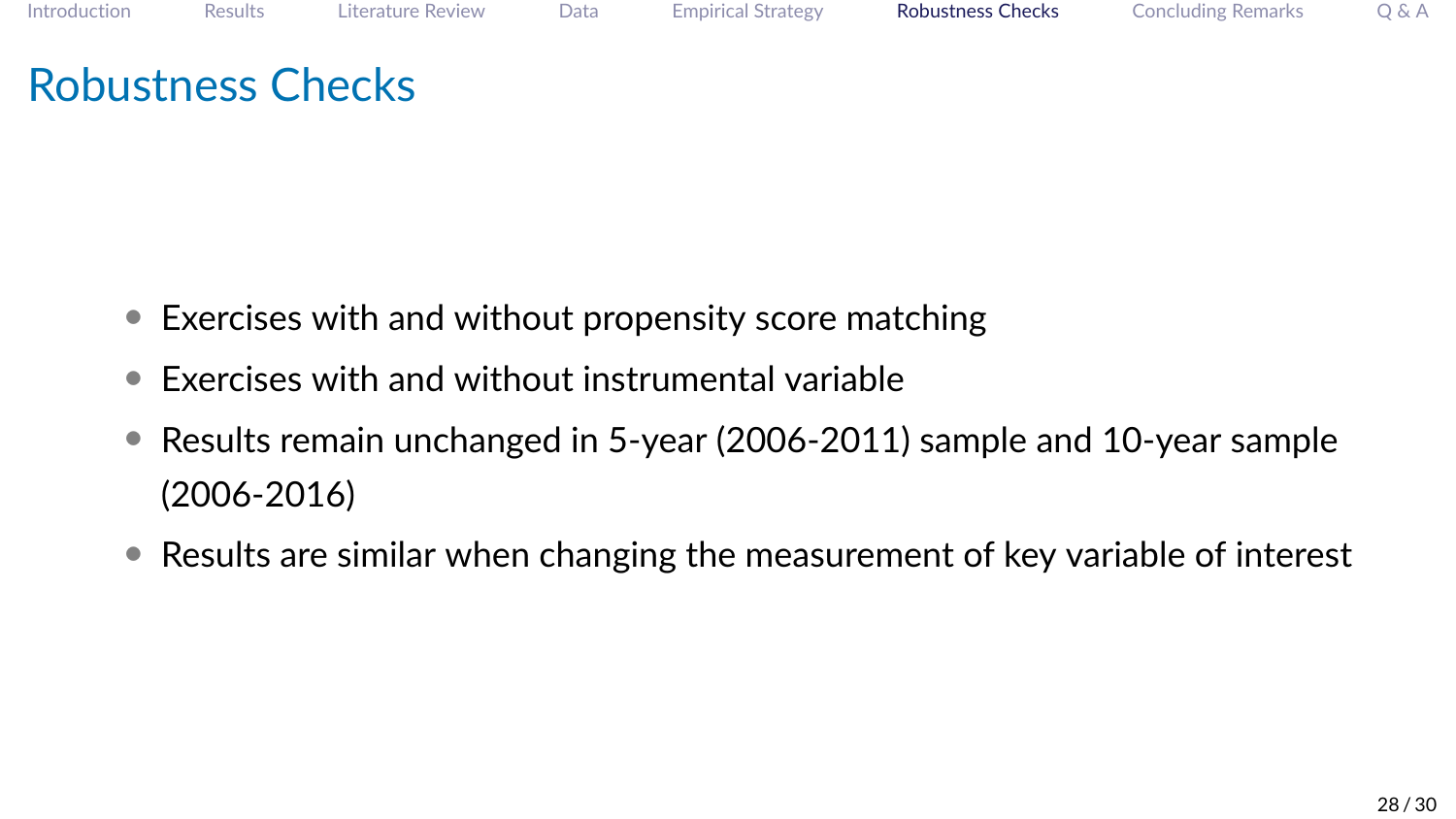# <span id="page-28-0"></span>Concluding Remarks

- Longitudinal approach combined with robust methods resulted in smaller impact than previous studies
- Need to look at variation by country of birth/ancestry and visa type (e.g. specifically focus on Pacific migrants)
- Regional migrants should not be an economic disadvantage